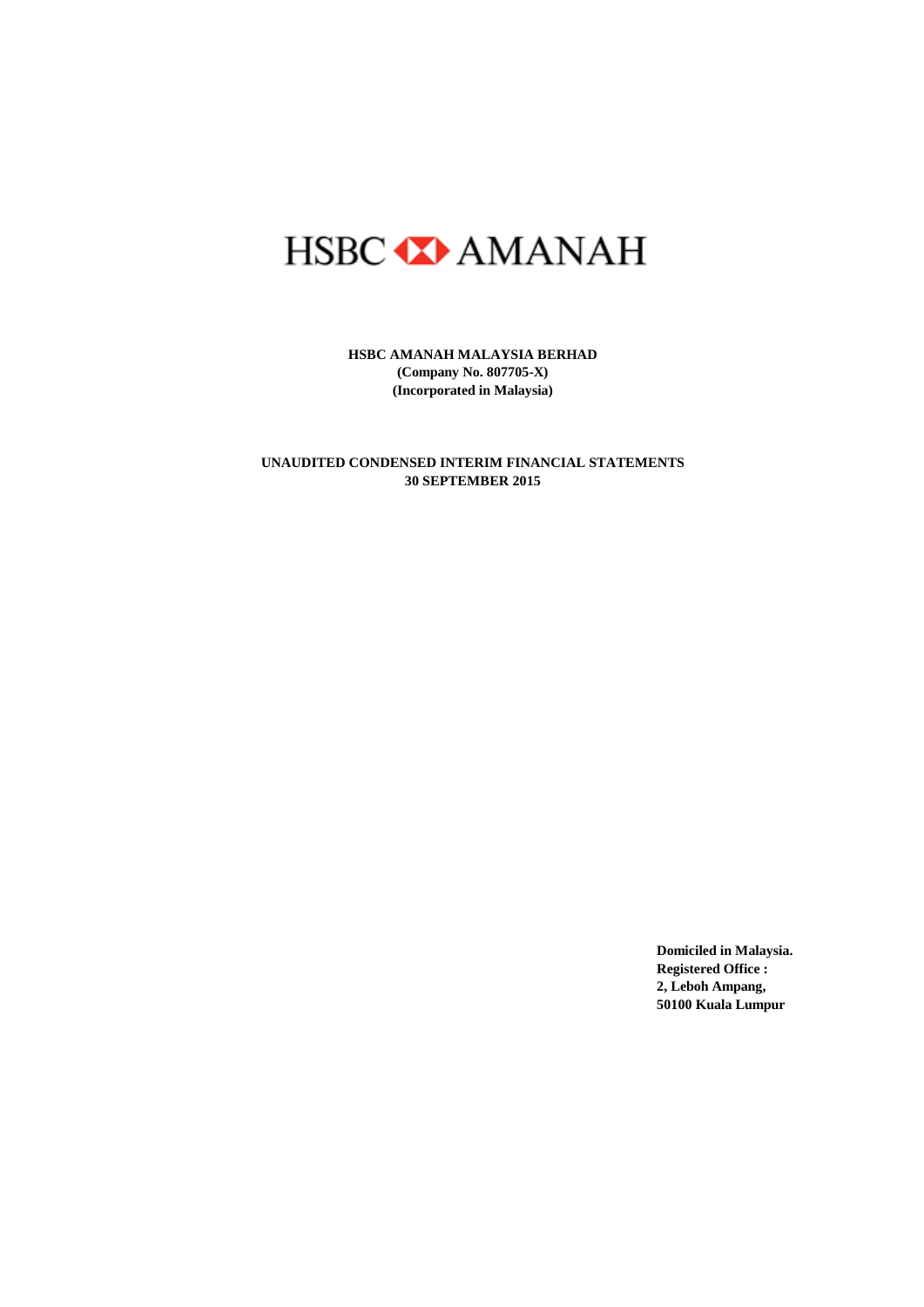#### **HSBC AMANAH MALAYSIA BERHAD (Company No. 807705-X) (Incorporated in Malaysia)**

#### **MANAGEMENT'S CERTIFICATION**

I hereby certify that the attached unaudited interim condensed financial statements for the financial period ended 30 September 2015 have been prepared from the Bank's accounting and other records and that they are in accordance with the requirements of MFRS134: Interim Financial Reporting issued by the Malaysian Accounting Standards Board (MASB) and the Guidelines on Financial Reporting for Islamic Banking Institutions issued by Bank Negara Malaysia (BNM) in 2015.

NEOH ELLY Chief Financial Officer

Date : 26 October 2015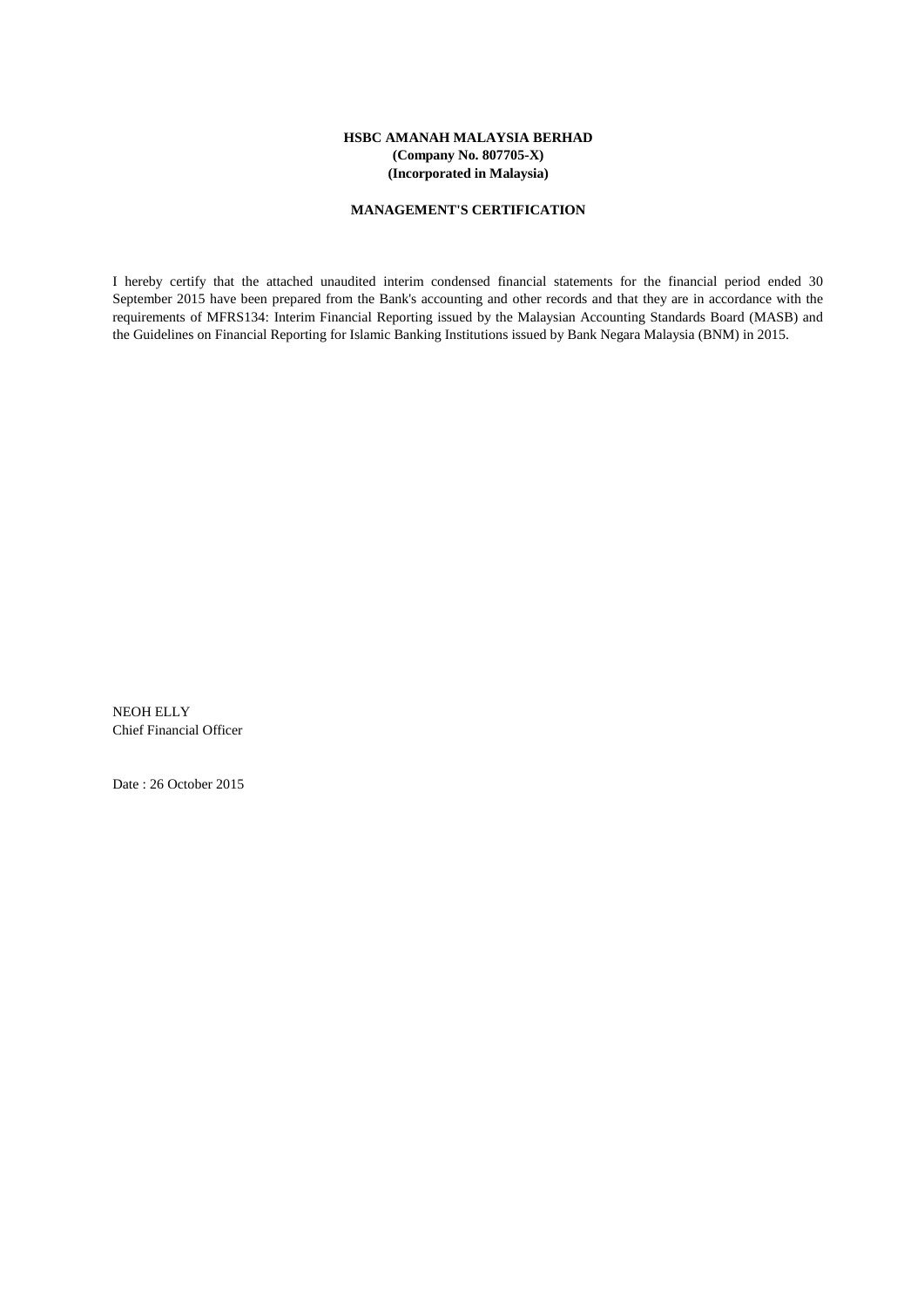#### **HSBC AMANAH MALAYSIA BERHAD (Company No. 807705-X) (Incorporated in Malaysia)**

#### **UNAUDITED CONDENSED STATEMENT OF FINANCIAL POSITION AT 30 SEPTEMBER 2015**

|                                                | <b>Note</b> | 30 Sep 2015<br><b>RM'000</b> | 31 Dec 2014<br><b>RM'000</b><br>(Restated) |
|------------------------------------------------|-------------|------------------------------|--------------------------------------------|
| <b>Assets</b>                                  |             |                              |                                            |
| Cash and short-term funds                      | 10          | 3,675,872                    | 670,934                                    |
| Financial assets held for trading              | 11          | 483                          | 20,055                                     |
| Financial investments available-for-sale       | 12          | 1,887,834                    | 4,135,323                                  |
| Financing and advances                         | 13          | 12,144,398                   | 10,680,538                                 |
| Derivative financial assets                    | 15          | 393,847                      | 123,842                                    |
| Other assets                                   | 16          | 37,596                       | 239,287                                    |
| Statutory deposits with Bank Negara Malaysia   | 17          | 350,662                      | 479,062                                    |
| Equipment                                      |             | 11,742                       | 16,214                                     |
| Intangible assets                              |             |                              | 2                                          |
| Deferred tax assets                            |             | 8,433                        | 7,757                                      |
| Tax recoverable                                |             | 10,044                       | 8,861                                      |
| <b>Total assets</b>                            |             | 18,520,911                   | 16,381,875                                 |
| <b>Liabilities</b>                             |             |                              |                                            |
| Deposits from customers                        | 18          | 10,018,125                   | 10,976,181                                 |
| Deposits and placements from banks             |             |                              |                                            |
| and other financial institutions               | 19          | 2,820,358                    | 2,501,753                                  |
| Bills and acceptances payable                  |             | 12,748                       | 25,709                                     |
| Derivative financial liabilities               | 15          | 606,490                      | 127,617                                    |
| Other liabilities                              | 20          | 1,267,409                    | 158,416                                    |
| Multi-Currency Sukuk Programme                 | 21          | 1,748,868                    | 1,001,854                                  |
| Subordinated Commodity Murabahah Financing     | 22          | 633,155                      | 271,636                                    |
| <b>Total liabilities</b>                       |             | 17,107,153                   | 15,063,166                                 |
| <b>Equity</b>                                  |             |                              |                                            |
| Share capital                                  |             | 50,000                       | 50,000                                     |
| Reserves                                       |             | 1,363,758                    | 1,268,709                                  |
| Total equity attributable to owner of the Bank |             | 1,413,758                    | 1,318,709                                  |
| <b>Total liabilities and equity</b>            |             | 18,520,911                   | 16,381,875                                 |
| <b>Commitments and Contingencies</b>           | 30          | 18,778,830                   | 15,940,789                                 |

The unaudited condensed interim financial statements should be read in conjunction with the audited financial statements of the Bank for the financial year ended 31 December 2014 and the accompanying explanatory notes on pages 5 to 27 attached to the *unaudited condensed interim financial statements.*

The unaudited condensed interim financial statements were approved by the Board of Directors on 26 October 2015.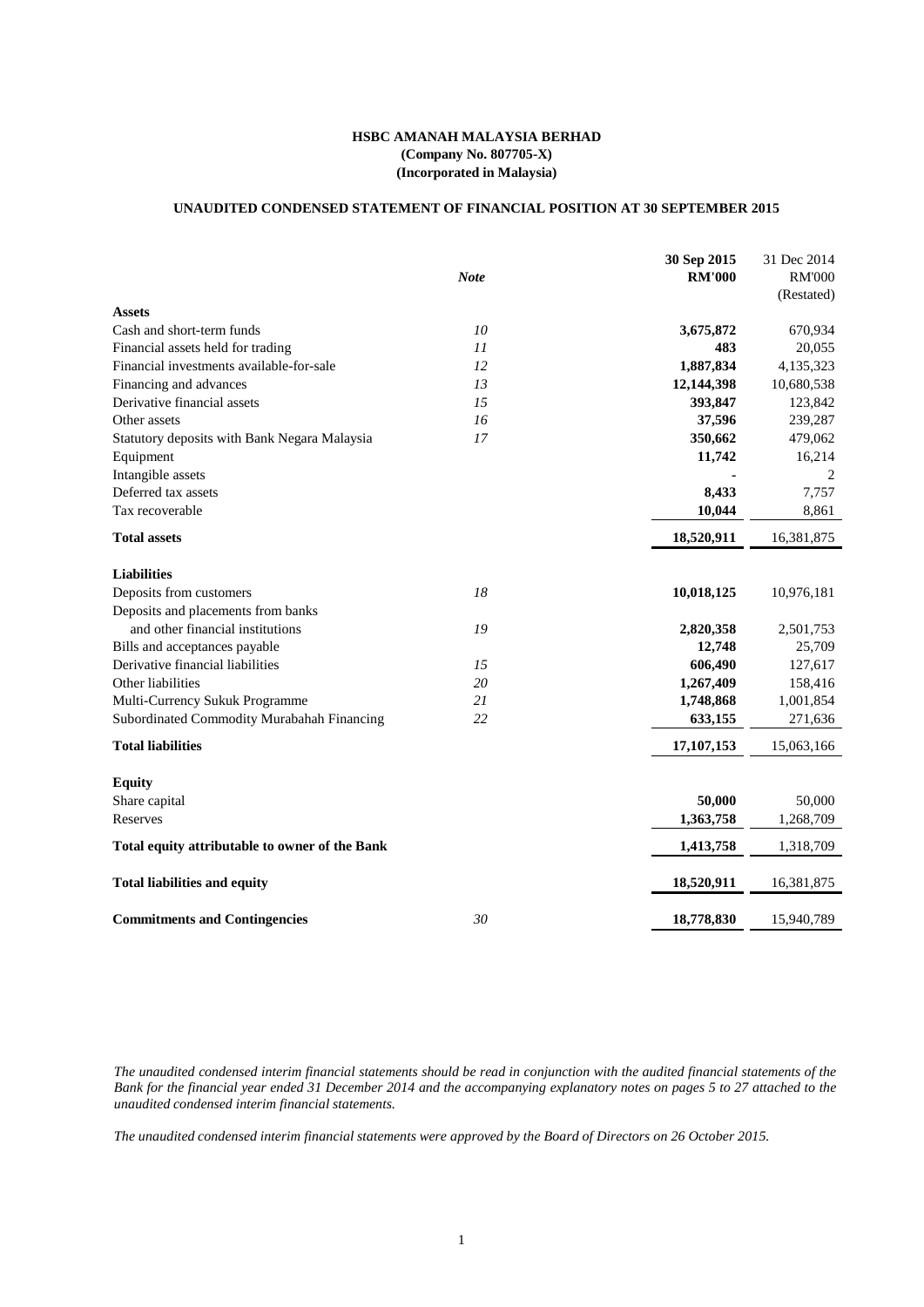#### **HSBC AMANAH MALAYSIA BERHAD (Company No. 807705-X)**

**(Incorporated in Malaysia)**

#### **COMPREHENSIVE INCOME FOR THE FINANCIAL PERIOD ENDED 30 SEPTEMBER 2015 UNAUDITED CONDENSED STATEMENT OF PROFIT OR LOSS AND OTHER**

|                                                                                          |             | <b>Third Quarter</b>         |                              | <b>Year-To-Date Ended</b>    |                              |
|------------------------------------------------------------------------------------------|-------------|------------------------------|------------------------------|------------------------------|------------------------------|
|                                                                                          | <b>Note</b> | 30 Sep 2015<br><b>RM'000</b> | 30 Sep 2014<br><b>RM'000</b> | 30 Sep 2015<br><b>RM'000</b> | 30 Sep 2014<br><b>RM'000</b> |
| Income derived from investment of                                                        |             |                              |                              |                              |                              |
| depositors' funds and others                                                             | 23          | 181,249                      | 162,871                      | 535,952                      | 478,565                      |
| Income derived from investment of                                                        |             |                              |                              |                              |                              |
| shareholder's funds                                                                      | 24          | 25,167                       | 34,841                       | 84,323                       | 102,541                      |
| Impairment losses on financing                                                           | 25          | (21, 569)                    | (21, 382)                    | (43, 612)                    | (53, 414)                    |
| Total distributable income                                                               |             | 184,847                      | 176,330                      | 576,663                      | 527,692                      |
| Income attributable to depositors                                                        | 26          | (94, 664)                    | (74, 833)                    | (274, 387)                   | (210, 284)                   |
| Total net income                                                                         |             | 90,183                       | 101,497                      | 302,276                      | 317,408                      |
| Personnel expenses                                                                       | 27          | (12, 633)                    | (11, 433)                    | (39, 036)                    | (33,245)                     |
| Other overheads and expenditures                                                         | 28          | (49, 733)                    | (47, 467)                    | (148, 862)                   | (142, 829)                   |
| Profit before tax                                                                        |             | 27,817                       | 42,597                       | 114,378                      | 141,334                      |
| Tax expense                                                                              |             | (5,001)                      | (11,797)                     | (22,009)                     | (31,223)                     |
| Profit for the period                                                                    |             | 22,816                       | 30,800                       | 92,369                       | 110,111                      |
| Other comprehensive (expense)/ income<br>Items that will subsequently be reclassified to |             |                              |                              |                              |                              |
| profit or loss when specific conditions are met:                                         |             |                              |                              |                              |                              |
| Available-for-sale reserve:                                                              |             |                              |                              |                              |                              |
| Change in fair value<br>Amount transferred to profit or loss                             |             | (8,317)                      | 1,695                        | 4,082<br>(232)               | 3,552                        |
| Income tax credit relating to components of other                                        |             |                              |                              |                              |                              |
| comprehensive income                                                                     |             | 1,996                        | (424)                        | (924)                        | (888)                        |
| Other comprehensive income/(expense) for                                                 |             |                              |                              |                              |                              |
| the period, net of tax                                                                   |             | (6,321)                      | 1,271                        | 2,926                        | 2,664                        |
| Total comprehensive income for the period                                                |             | 16,495                       | 32,071                       | 95,295                       | 112,775                      |
| Profit attributable to the owner of the Bank                                             |             | 22,816                       | 38,024                       | 92,369                       | 110,111                      |
| Total comprehensive income attributable to the<br>owner of the Bank                      |             | 16,495                       | 36,916                       | 95,295                       | 112,775                      |
| Basic earnings per RM0.50 ordinary share                                                 |             | 22.8 sen                     | 38.0 sen                     | 92.4 sen                     | 110.1 sen                    |

The unaudited condensed interim financial statements should be read in conjunction with the audited financial statements of the Bank for the financial year ended 31 December 2014 and the accompanying explanatory notes on pages 5 to 27 attached to the unaudited condensed *interim financial statements.*

The unaudited condensed interim financial statements were approved by the Board of Directors on 26 October 2015.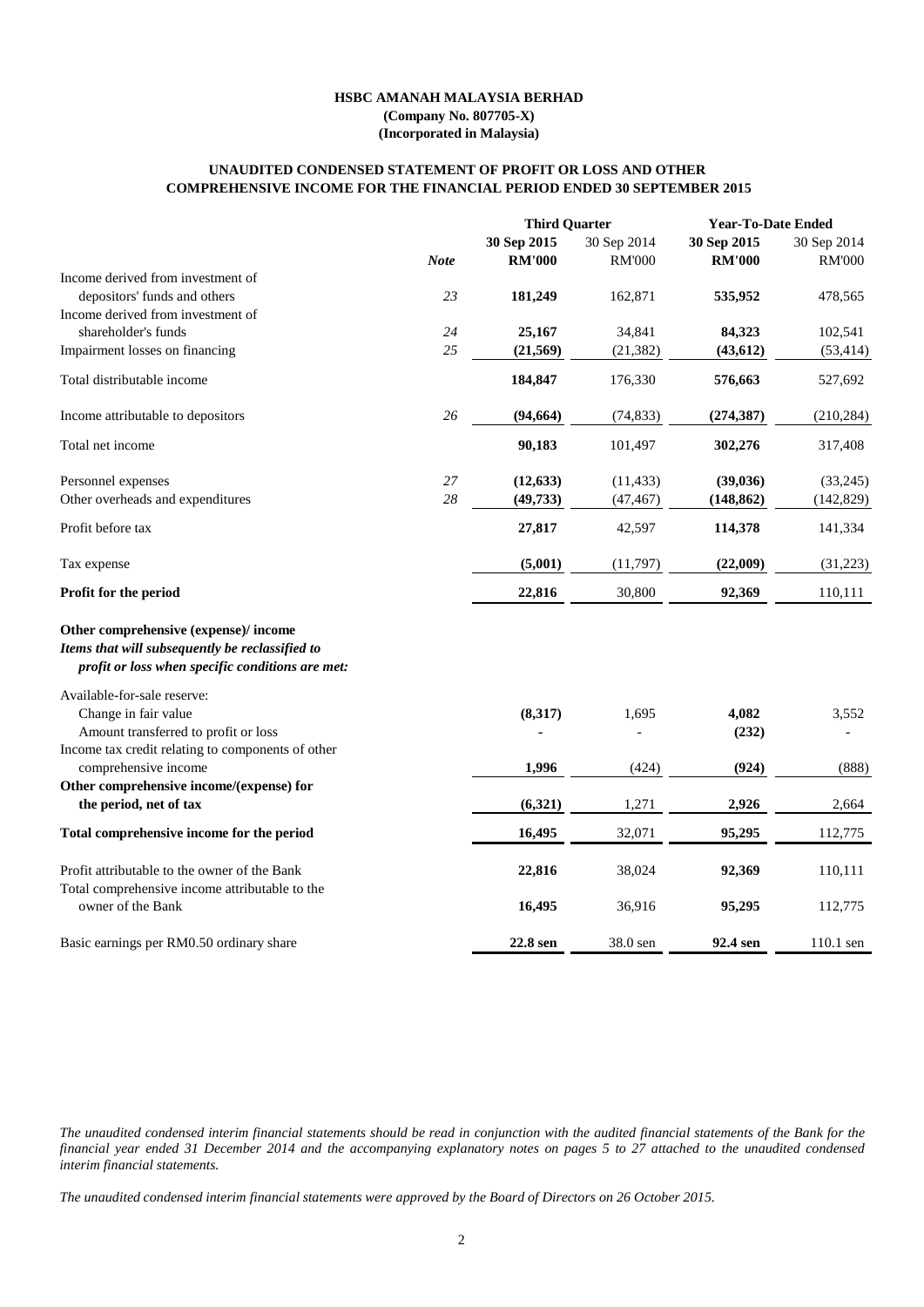|                                                                                                                                                                            |               |               |               | Non-distributable |               |               | Distributable  |               |
|----------------------------------------------------------------------------------------------------------------------------------------------------------------------------|---------------|---------------|---------------|-------------------|---------------|---------------|----------------|---------------|
|                                                                                                                                                                            |               |               |               | Available-        | Capital       |               |                |               |
|                                                                                                                                                                            | Share         | Share         | Statutory     | for-sale          | contribution  | Regulatory    | Retained       | Total         |
|                                                                                                                                                                            | capital       | premium       | reserve       | reserve           | reserve       | reserve*      | profits        |               |
|                                                                                                                                                                            | <b>RM'000</b> | <b>RM'000</b> | <b>RM'000</b> | <b>RM'000</b>     | <b>RM'000</b> | <b>RM'000</b> | <b>RM'000</b>  | <b>RM'000</b> |
| 2015                                                                                                                                                                       |               |               |               |                   |               |               |                |               |
| Balance at 1 January                                                                                                                                                       | 50,000        | 610,000       | 50,000        | (6, 488)          | 1,374         | 13,000        | 600,823        | 1,318,709     |
| Total comprehensive income for the year                                                                                                                                    |               |               |               |                   |               |               |                |               |
| Profit for the period                                                                                                                                                      |               |               |               |                   |               |               | 92,369         | 92,369        |
| Other comprehensive income, net of tax                                                                                                                                     |               |               |               |                   |               |               |                |               |
| Available-for-sale reserve:                                                                                                                                                |               |               |               |                   |               |               |                |               |
| Net change in fair value                                                                                                                                                   |               |               |               | 3,102             |               |               |                | 3,102         |
| Net amount transferred to profit or loss                                                                                                                                   |               |               |               | (176)             |               |               |                | (176)         |
| Total other comprehensive income                                                                                                                                           |               |               |               | 2,926             |               |               |                | 2,926         |
| Total comprehensive income for the period                                                                                                                                  |               |               |               | 2,926             |               |               | 92,369         | 95,295        |
| Transactions with the owner (the ultimate holding company),<br>recorded directly in equity<br>Share based payment transactions<br>Transfer relating to regulatory reserves |               |               |               |                   | (263)         | 21,000        | 17<br>(21,000) | (246)         |
|                                                                                                                                                                            |               |               |               |                   |               |               |                |               |
| Balance at 30 September                                                                                                                                                    | 50,000        | 610,000       | 50,000        | (3,562)           | 1,111         | 34,000        | 672,209        | 1,413,758     |
| 2014                                                                                                                                                                       |               |               |               |                   |               |               |                |               |
| <b>Balance at 1 January</b>                                                                                                                                                | 50,000        | 610,000       | 50,000        | (5,960)           | 1,292         |               | 472,050        | 1,177,382     |
| Total comprehensive income for the year                                                                                                                                    |               |               |               |                   |               |               |                |               |
| Profit for the period                                                                                                                                                      |               |               |               |                   |               |               | 110,111        | 110,111       |
| Other comprehensive income, net of tax                                                                                                                                     |               |               |               |                   |               |               |                |               |
| Available-for-sale reserve:                                                                                                                                                |               |               |               |                   |               |               |                |               |
| Net change in fair value                                                                                                                                                   |               |               |               | 2,664             |               |               |                | 2,664         |
| Total other comprehensive income                                                                                                                                           |               |               |               | 2,664             |               |               |                | 2,664         |
| Total comprehensive income for the period                                                                                                                                  |               |               |               | 2,664             |               |               | 110,111        | 112,775       |
| Transactions with the owner (the ultimate holding company),<br>recorded directly in equity                                                                                 |               |               |               |                   |               |               |                |               |
| Share based payment transactions                                                                                                                                           |               |               |               |                   | 186           |               | (197)          | (11)          |
| Transfer relating to regulatory reserves                                                                                                                                   |               |               |               |                   |               | 13,000        | (13,000)       |               |
| Balance at 30 September                                                                                                                                                    | 50,000        | 610,000       | 50,000        | (3,296)           | 1,478         | 13,000        | 568,964        | 1,290,146     |
|                                                                                                                                                                            |               |               |               |                   |               |               |                |               |

The unaudited condensed interim financial statements should be read in conjunction with the audited financial statements of the Bank for the financial year ended 31 December 2014 and the accompanying explanatory *notes on pages 5 to 27 attached to the unaudited condensed interim financial statements.*

The unaudited condensed interim financial statements were approved by the Board of Directors on 26 October 2015.

\* The Bank maintains a regulatory reserve to meet local regulatory requirements; the effect of this requirement is to restrict the amount of reserves that can be distributed to shareholders.

#### **HSBC AMANAH MALAYSIA BERHAD (Company No. 807705-X) (Incorporated in Malaysia)**

#### **UNAUDITED CONDENSED STATEMENT OF CHANGES IN EQUITY FOR THE FINANCIAL PERIOD ENDED 30 SEPTEMBER 2015**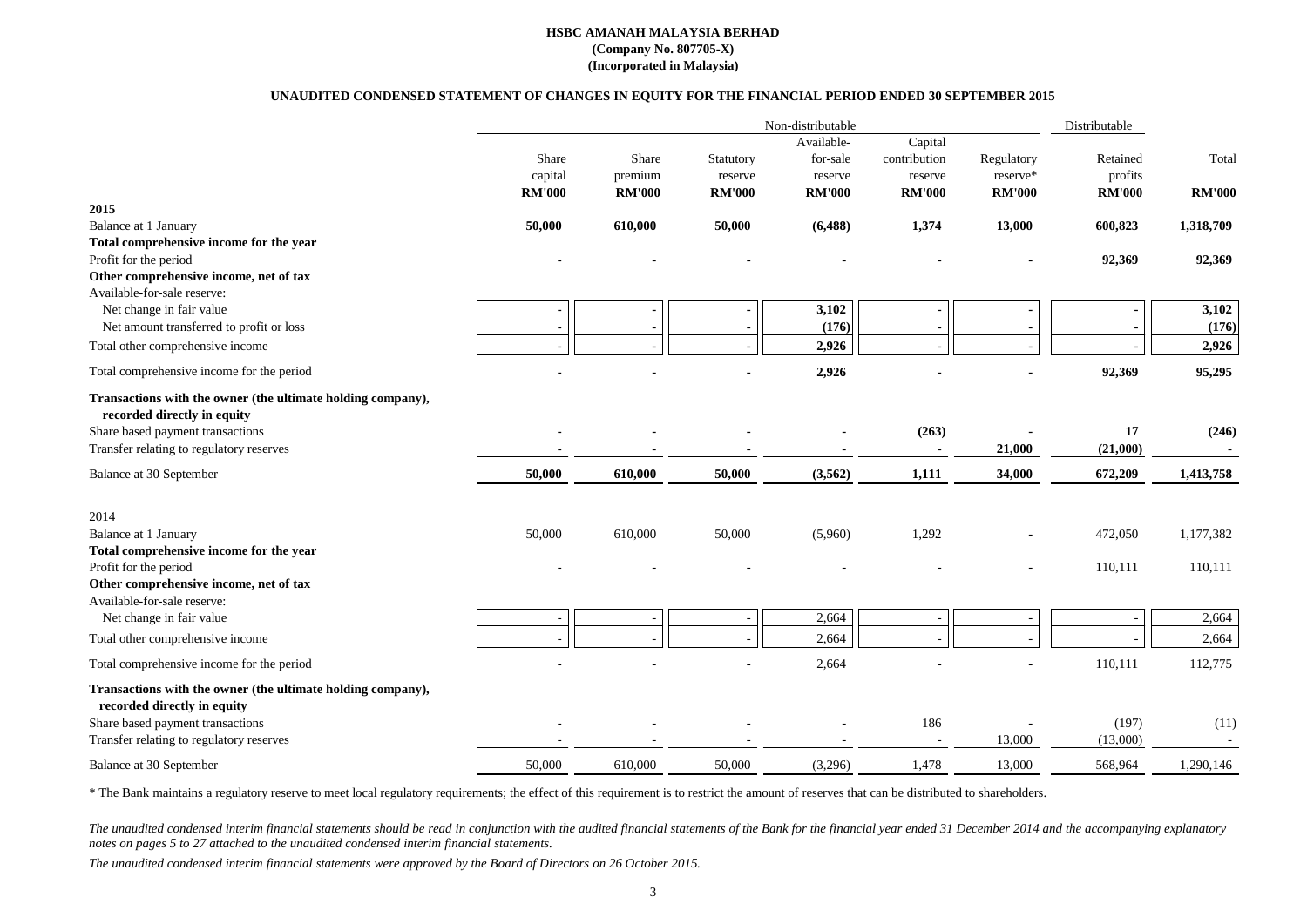#### **HSBC AMANAH MALAYSIA BERHAD (Company No. 807705-X) (Incorporated in Malaysia)**

#### **FOR THE FINANCIAL PERIOD ENDED 30 SEPTEMBER 2015 UNAUDITED CONDENSED CASH FLOW STATEMENT**

|                                                         | 30 Sep 2015   | 30 Sep 2014   |
|---------------------------------------------------------|---------------|---------------|
|                                                         | <b>RM'000</b> | <b>RM'000</b> |
| Profit before tax                                       | 114,378       | 141,334       |
| Adjustments for non-operating and non-cash items        | 5,347         | 6,620         |
| Operating profit before working capital changes         | 119,725       | 147,954       |
| Changes in working capital:                             |               |               |
| Net changes in operating assets                         | (1,384,202)   | (1,019,297)   |
| Net changes in operating liabilities                    | 1,043,705     | 954,364       |
| Income tax paid                                         | (24,792)      | (8,369)       |
| Net cash (used in)/ generated from operating activities | (245, 564)    | 74,652        |
| Net cash (used in)/ generated from investing activities | 2,250,203     | 70,792        |
| Net cash generated from financing activities            | 1,000,299     | 254,817       |
|                                                         | 3,250,502     | 325,609       |
| Net changes in cash and cash equivalents                | 3,004,938     | 400,261       |
| Cash and cash equivalents at beginning of the period    | 670,934       | 3,093,206     |
| Cash and cash equivalents at end of the period          | 3,675,872     | 3,493,467     |
| Analysis of cash and cash equivalents                   |               |               |
| Cash and short-term funds                               | 3,675,872     | 3,493,467     |

The unaudited condensed interim financial statements should be read in conjunction with the audited financial statements of the Bank for the financial year ended 31 December 2014 and the accompanying explanatory notes on pages 5 to 27 attached to *the unaudited condensed interim financial statements.*

The unaudited condensed interim financial statements were approved by the Board of Directors on 26 October 2015.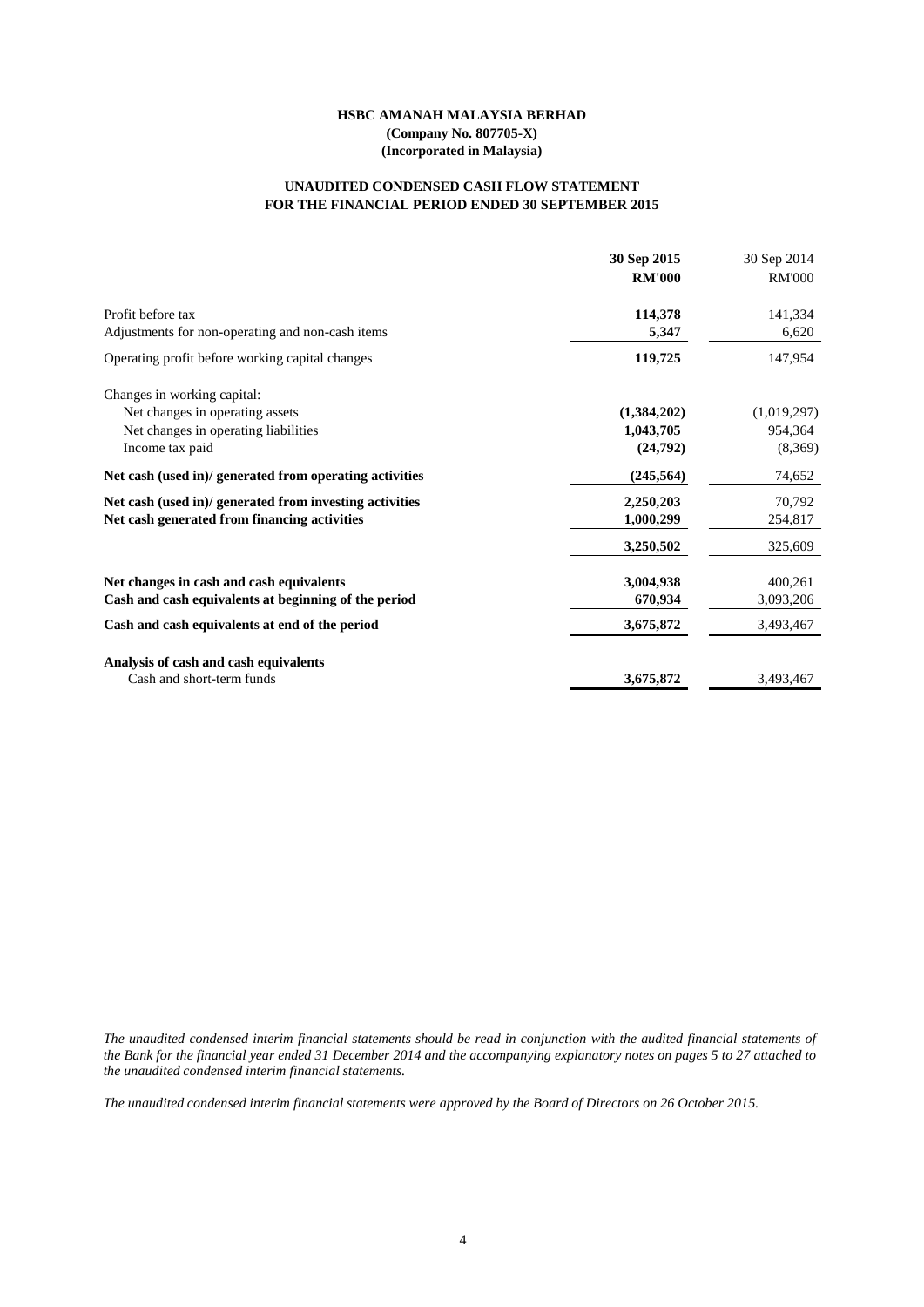#### **HSBC AMANAH MALAYSIA BERHAD (Company No 807705-X) (Incorporated in Malaysia)**

#### **NOTES TO THE FINANCIAL STATEMENTS**

#### **1 General Information**

HSBC Amanah Malaysia Berhad (the Bank) was incorporated on 26 February 2008 and is a licensed Islamic Bank under the Islamic Financial Services Act, 2013. The registered office of the Bank is at No. 2, Leboh Ampang, 50100 Kuala Lumpur.

The principal activities of the Bank are Islamic banking and related financial services. There were no significant changes in these activities during the financial period.

#### **2 Basis of Preparation**

The unaudited condensed interim financial statements for the financial period ended 30 September 2015 have been prepared under the historical cost convention except for the following assets and liabilities which are stated at fair values: financial instruments held-for-trading, financial investments available-for-sale, derivative financial instruments and financial instruments fair valued through profit and loss.

The unaudited condensed interim financial statements for the financial period ended 30 September 2015 have been prepared in accordance with the requirements of Malaysian Financial Reporting Standards (MFRS) 134: Interim Financial Reporting issued by the Malaysian Accounting Standards Board (MASB) and Bank Negara Malaysia requirements on Shariah related disclosures.

The unaudited condensed interim financial statements do not include all of the information required for full annual financial statements, and should be read in conjunction with the audited financial statements of the Bank for the financial year ended 31 December 2014. The explanatory notes attached in the unaudited condensed interim financial statements provide an explanation of events and transactions that are significant for an understanding of the changes in the financial position and performance of the Bank since the financial year ended 31 December 2014.

All significant accounting policies and methods of computation applied in the unaudited condensed interim financial statements are consistent with those adopted in the most recent audited annual financial statements for the year ended 31 December 2014.

The following are accounting standard amendments and interpretations to MFRSs that have been issued by the MASB but have not been adopted by the Bank as they are either not applicable or not yet effective:

MFRSs, interpretations and amendments effective for annual periods commencing on or after 1 January 2016

- Amendments to MFRS 5, *Non-current Assets Held for Sale and Discontinued Operations (Annual Improvements 2012-2014 Cycle)*
- Amendments to MFRS 7, *Financial Instruments: Disclosures (Annual Improvements 2012-2014 Cycle)*
- Amendments to MFRS 10, *Consolidated Financial Statements and* MFRS 128, *Investments in Associates and Joint Ventures – Sale or Contribution of Assets between an Investor and its Associate or Joint Venture*
- Amendments to MFRS 10, *Consolidated Financial Statements,* MFRS 12*, Disclosure of Interests in Other Entities and* MFRS 128*, Investments in Associates and Joint Ventures – Investment Entities: Applying the Consolidation Exception*
- Amendments to MFRS 11, *Joint Arrangements Accounting for Acquisitions of Interests in Joint Operations*
- MFRS 14, *Regulatory Deferral Accounts*
- Amendments to MFRS 101, *Presentation of Financial Statements Disclosure Initiative*
- Amendments to MFRS 116, *Property, Plant and Equipment and* MFRS 138*, Intangible Assets – Clarification of Acceptable Methods of Depreciation and Amortisation*
- Amendments to MFRS 116, *Property, Plant and Equipment and* MFRS 141*, Agriculture Agriculture: Bearer Plants*
- Amendments to MFRS 119, *Employee Benefits (Annual Improvements 2012-2014 Cycle)*
- Amendments to MFRS 127, *Separate Financial Statements Equity Method in Separate Financial Statements*
- Amendments to MFRS 134, *Interim Financial Reporting (Annual Improvements 2012-2014 Cycle)*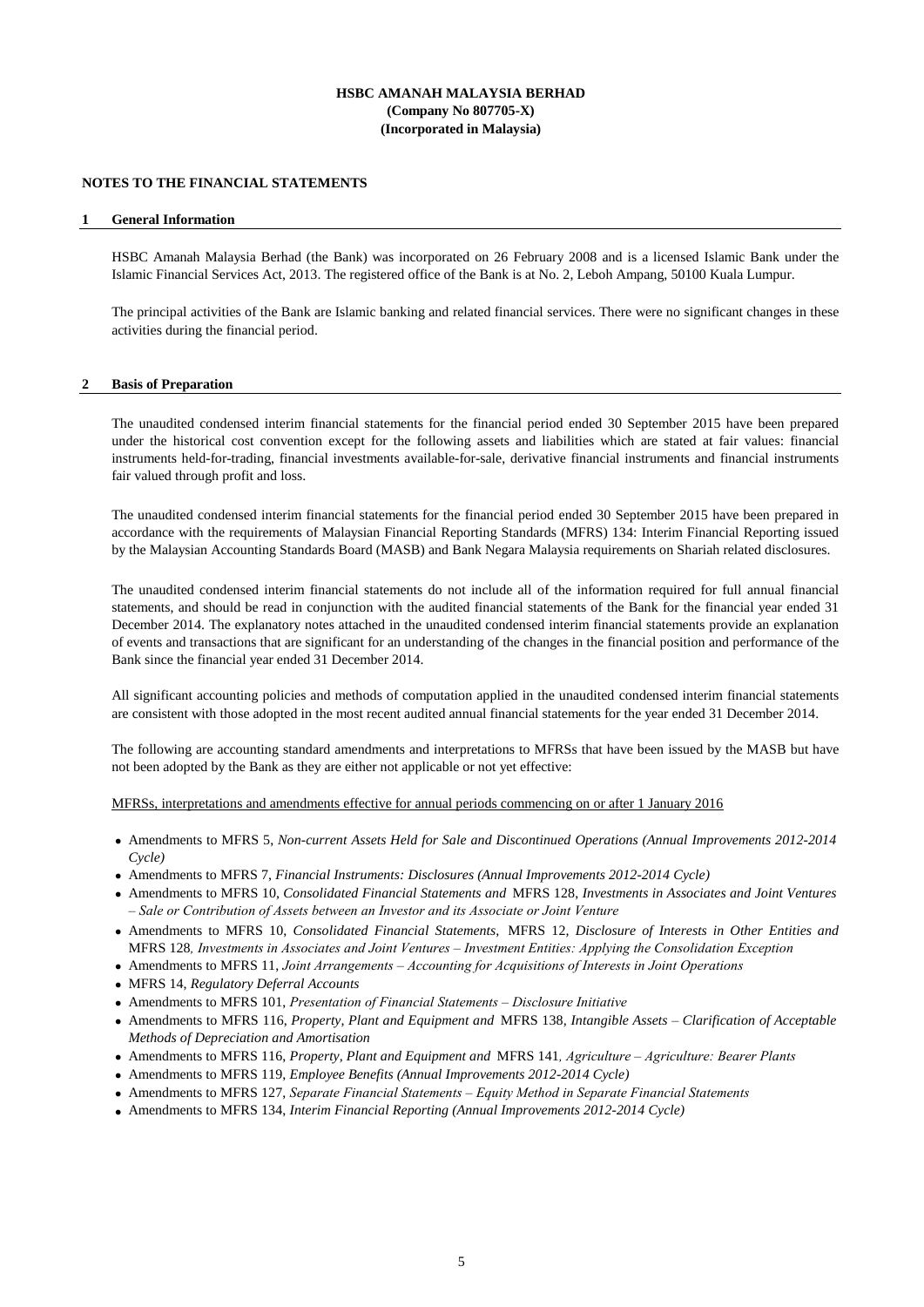#### **2 Basis of Preparation (continued)**

MFRSs, interpretations and amendments effective for annual periods beginning on or after 1 January 2017

• MFRS 15, Revenue from Contracts with Customers

MFRSs, interpretations and amendments effective for annual periods beginning on or after 1 January 2018

• MFRS 9, Financial Instruments (2014)

#### MFRS 9, Financial Instruments

#### **3 Auditors' Report On Preceding Annual Financial Statements**

#### **4 Seasonality or Cyclical Factors**

The business operations of the Bank are not subject to material seasonal or cyclical fluctuations.

#### **5 Unusual Items Due to Their Nature, Size or Incidence**

#### **6 Changes in Estimates**

#### **7 Debt and Equity Securities**

No dividend was declared nor paid during the financial period ended 30 September 2015.

#### **9 Significant and Subsequent Events**

The initial application of the above accounting standards, amendments and interpretation are not expected to have any material financial impact to the current period and prior period financial statements of the Bank upon their first adoption, except as mentioned below:

There were no other issuances, cancellations, repurchases, resale or repayment of other debt or equity securities during the financial period ended 30 September 2015, except for those disclosed under Note 21.

There were no material events subsequent to the balance sheet date that requires disclosure or adjustments to the unaudited condensed interim financial statements.

MFRS 9 replaces the guidance in MFRS 139: Financial Instruments, Recognition and Measurement on the classification and measurement of financial assets and financial liabilities, and on hedge accounting.

The audit report on the audited financial statements for the financial year ended 31 December 2014 was not subject to any qualification.

There were no unusual items affecting assets, liabilities, equity, net income or cash flows of the Bank for the financial period ended 30 September 2015.

The preparation of financial information requires the use of estimates. The use of available information and the application of judgement are inherent in the formation of estimates; actual results in the future may differ from those reported. Management believes that critical accounting policies where judgement is necessarily applied are those which relate to impairment allowances for financing and advances, the valuation of financial instruments and the impairment allowance of available-for-sale financial investments.

There were no material changes in estimates of amounts reported in prior financial years that have a material effect on the financial results and position of the Bank for the financial period ended 30 September 2015.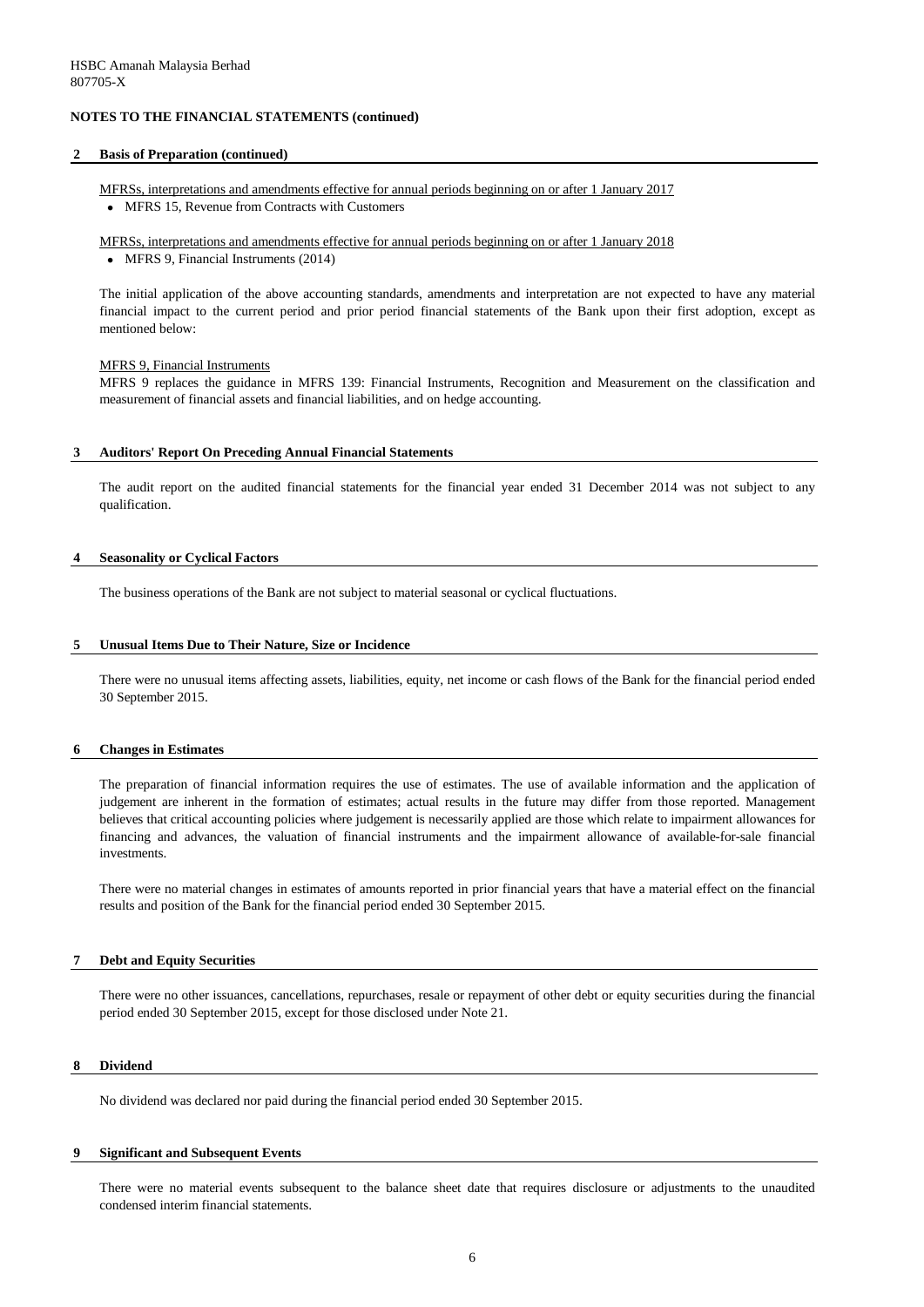#### **10 Cash and Short-Term Funds**

|                                                               | 30 Sep 2015   | 31 Dec 2014   |
|---------------------------------------------------------------|---------------|---------------|
|                                                               | <b>RM'000</b> | <b>RM'000</b> |
|                                                               |               |               |
| Cash and balances with banks and other financial institutions | 155,872       | 170,934       |
| Money at call and interbank placements                        |               |               |
| maturing within one month                                     | 3,520,000     | 500,000       |
|                                                               | 3,675,872     | 670,934       |
|                                                               |               |               |
| <b>Financial Assets Held for Trading</b><br>11                |               |               |
|                                                               | 30 Sep 2015   | 31 Dec 2014   |
|                                                               | <b>RM'000</b> | <b>RM'000</b> |
| At fair value                                                 |               |               |
| Money market instruments:                                     |               |               |
| Malaysian Government Islamic bonds                            | 483           | 20,055        |
|                                                               |               |               |
| <b>Financial Investments Available-for-Sale</b><br>12         |               |               |
|                                                               | 30 Sep 2015   | 31 Dec 2014   |
| At fair value                                                 | <b>RM'000</b> | <b>RM'000</b> |
| Money market instruments:                                     |               |               |
| Bank Negara Malaysia bills                                    |               | 2,484,809     |
| Malaysian Government Islamic bonds                            | 1,689,109     | 1,421,640     |
| Negotiable instruments of deposit                             | 198,725       | 228,874       |
|                                                               | 1,887,834     | 4,135,323     |

The maturity structure of money market instruments held as financial investments available-for-sale is as follows:

| Maturing within one year            | 29,535    | 2,813,526   |
|-------------------------------------|-----------|-------------|
| More than one year to three years   | 1,634,603 | 683,491     |
| More than three years to five years | 223,696   | 638,306     |
|                                     | 1,887,834 | 4, 135, 323 |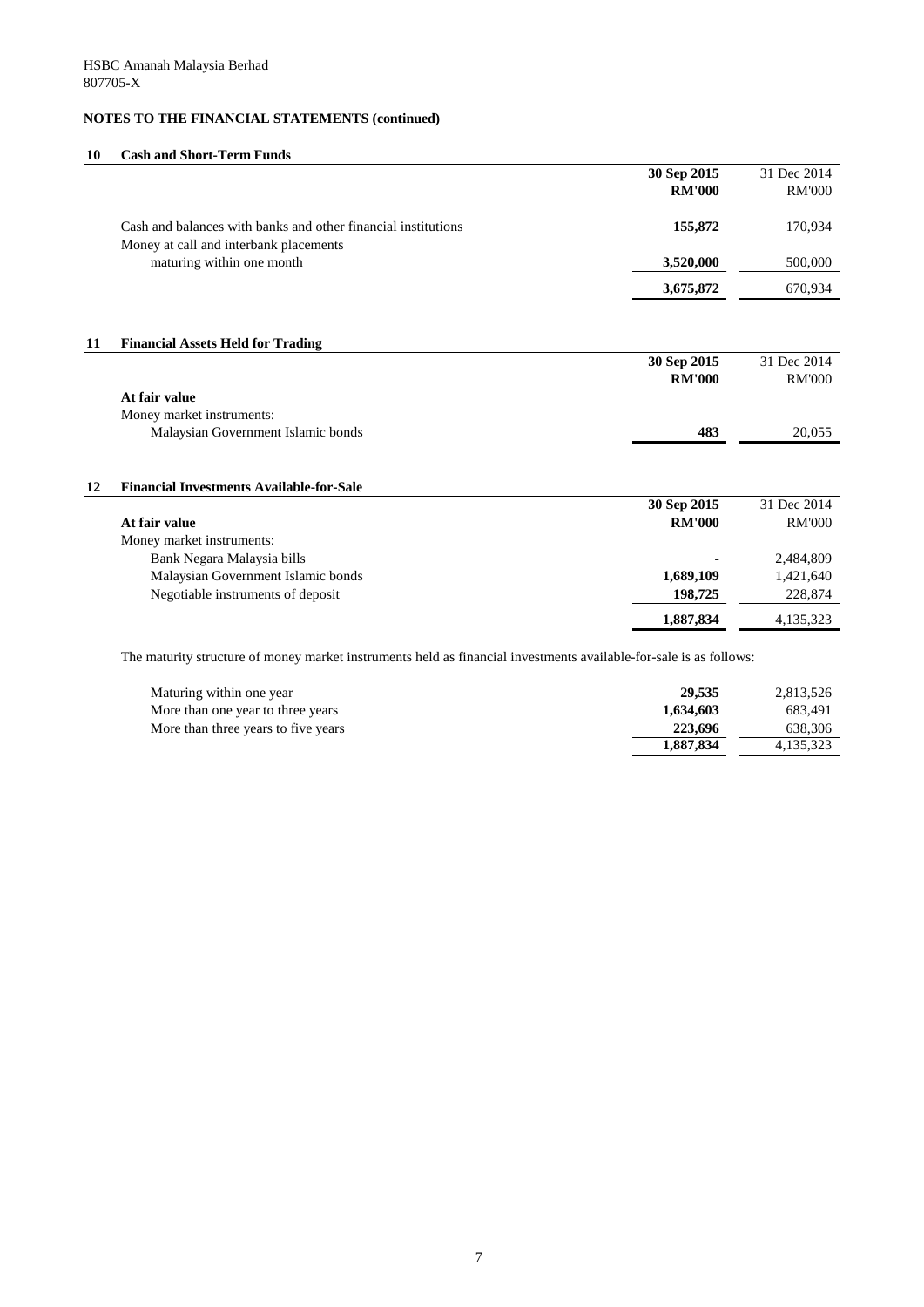#### **13 Financing and Advances**

#### **(i) By type and Shariah contracts**

| By type and Shariah contracts                                                                                          |                               |                                              |                                 |                                        |                              |                         |                                         |                               |                               |
|------------------------------------------------------------------------------------------------------------------------|-------------------------------|----------------------------------------------|---------------------------------|----------------------------------------|------------------------------|-------------------------|-----------------------------------------|-------------------------------|-------------------------------|
|                                                                                                                        |                               |                                              |                                 |                                        |                              |                         | <b>Equity-based</b>                     |                               |                               |
|                                                                                                                        |                               | <b>Sale-based contracts</b>                  |                                 |                                        | <b>Lease-based contracts</b> |                         | contracts                               |                               |                               |
|                                                                                                                        | <b>Commodity</b><br>Murabahah | <b>Bai Bithaman</b><br>Ajil<br><b>RM'000</b> | Bai<br>Al-Inah<br><b>RM'000</b> | Bai<br><b>Al-Dayn</b><br><b>RM'000</b> | <b>Ijarah</b>                | Ijarah Thumma<br>Al-Bai | <b>Diminishing</b><br><b>Musharakah</b> | <b>Ujrah</b><br><b>RM'000</b> | <b>Total</b><br><b>RM'000</b> |
| 30 Sep 2015                                                                                                            | <b>RM'000</b>                 |                                              |                                 |                                        | <b>RM'000</b>                | <b>RM'000</b>           | <b>RM'000</b>                           |                               |                               |
| Cash line-i                                                                                                            | 86,907                        |                                              |                                 |                                        |                              |                         |                                         | $\blacksquare$                | 86,907                        |
| Term financing:                                                                                                        |                               |                                              |                                 |                                        |                              |                         |                                         |                               |                               |
| House financing                                                                                                        |                               | 1,436                                        |                                 |                                        |                              |                         | 4,135,231                               |                               | 4,136,667                     |
| Hire purchase receivables                                                                                              |                               |                                              |                                 |                                        |                              | 238,563                 |                                         |                               | 238,563                       |
| Lease receivables                                                                                                      |                               |                                              |                                 |                                        | 4,430                        |                         |                                         |                               | 4,430                         |
| Other term financing                                                                                                   | 4,289,584                     | 31,904                                       | 49,858                          |                                        |                              |                         | 966,943                                 |                               | 5,338,289                     |
| Trust receipts                                                                                                         | 582,751                       |                                              |                                 |                                        | $\blacksquare$               |                         |                                         | $\blacksquare$                | 582,751                       |
| Claims on customers under<br>acceptance credits                                                                        | 748,346                       |                                              |                                 |                                        |                              |                         |                                         |                               | 748,346                       |
| Staff financing-i                                                                                                      | 3,723                         |                                              | 941                             |                                        |                              |                         | 2,829                                   |                               | 7,493                         |
| Credit cards-i                                                                                                         |                               |                                              |                                 |                                        |                              |                         |                                         | 527,744                       | 527,744                       |
| Revolving credit                                                                                                       | 649,923                       |                                              |                                 | $\blacksquare$                         |                              |                         |                                         |                               | 649,923                       |
| Gross financing and advances                                                                                           | 6,361,234                     | 33,340                                       | 50,799                          | $\blacksquare$                         | 4,430                        | 238,563                 | 5,105,003                               | 527,744                       | 12,321,113                    |
| Less: Allowance for impaired financing<br>Collective allowances for impairment<br>Individual allowances for impairment |                               |                                              |                                 |                                        |                              |                         |                                         |                               | (113, 355)<br>(63,360)        |
|                                                                                                                        |                               |                                              |                                 |                                        |                              |                         |                                         |                               |                               |
| Total net financing and advances                                                                                       |                               |                                              |                                 |                                        |                              |                         |                                         |                               | 12,144,398                    |
|                                                                                                                        |                               |                                              |                                 |                                        |                              |                         | Equity-based                            |                               |                               |
|                                                                                                                        |                               | Sale-based contracts                         |                                 |                                        |                              | Lease-based contracts   | contracts                               |                               | Total                         |

|                                      |                          |               |                      |                          |                                    | Equity-based             |                          |               |  |
|--------------------------------------|--------------------------|---------------|----------------------|--------------------------|------------------------------------|--------------------------|--------------------------|---------------|--|
|                                      |                          |               |                      |                          | Lease-based contracts<br>contracts |                          |                          | Total         |  |
| Commodity                            | Bai Bithaman             | Bai           | Bai                  | <b>I</b> jarah           | Ijarah Thumma                      | Diminishing              | Ujrah                    |               |  |
| Murabahah                            | Ajil                     | Al-Inah       | Al-Dayn              |                          | Al-Bai                             | Musharakah               |                          |               |  |
| <b>RM'000</b>                        | <b>RM'000</b>            | <b>RM'000</b> | <b>RM'000</b>        | <b>RM'000</b>            | <b>RM'000</b>                      | <b>RM'000</b>            | <b>RM'000</b>            | <b>RM'000</b> |  |
| 92,561                               | $\overline{\phantom{a}}$ | 647           |                      |                          |                                    |                          | $\overline{\phantom{a}}$ | 93,208        |  |
|                                      |                          |               |                      |                          |                                    |                          |                          |               |  |
|                                      | 2,449                    |               |                      |                          |                                    | 3,818,297                | $\overline{\phantom{a}}$ | 3,820,746     |  |
|                                      |                          |               |                      |                          | 234,530                            |                          | $\sim$                   | 234,530       |  |
|                                      |                          |               |                      | 5,373                    |                                    |                          |                          | 5,373         |  |
| 3,419,045                            | 108,205                  | 138,882       |                      |                          |                                    | 925,242                  | $\overline{\phantom{a}}$ | 4,591,374     |  |
| 358,591                              |                          |               |                      |                          |                                    |                          | $\overline{\phantom{a}}$ | 358,591       |  |
|                                      |                          |               |                      |                          |                                    |                          |                          |               |  |
| 461,478                              |                          |               | 157,780              |                          |                                    |                          |                          | 619,258       |  |
| 2,941                                | $\overline{\phantom{a}}$ | 1,046         |                      | $\overline{\phantom{a}}$ |                                    | 4,050                    |                          | 8,037         |  |
|                                      |                          |               |                      | $\overline{\phantom{a}}$ |                                    | $\overline{\phantom{a}}$ | 499,820                  | 499,820       |  |
| 618,239                              |                          |               |                      |                          |                                    |                          |                          | 618,239       |  |
| 4,952,855                            | 110,654                  | 140,575       | 157,780              | 5,373                    | 234,530                            | 4,747,589                | 499,820                  | 10,849,176    |  |
|                                      |                          |               |                      |                          |                                    |                          |                          |               |  |
| Collective allowances for impairment |                          |               |                      |                          |                                    |                          |                          | (124, 817)    |  |
| Individual allowances for impairment |                          |               |                      |                          |                                    |                          |                          | (43, 821)     |  |
|                                      |                          |               | Sale-based contracts |                          |                                    |                          |                          |               |  |

Total net financing and advances 10,680,538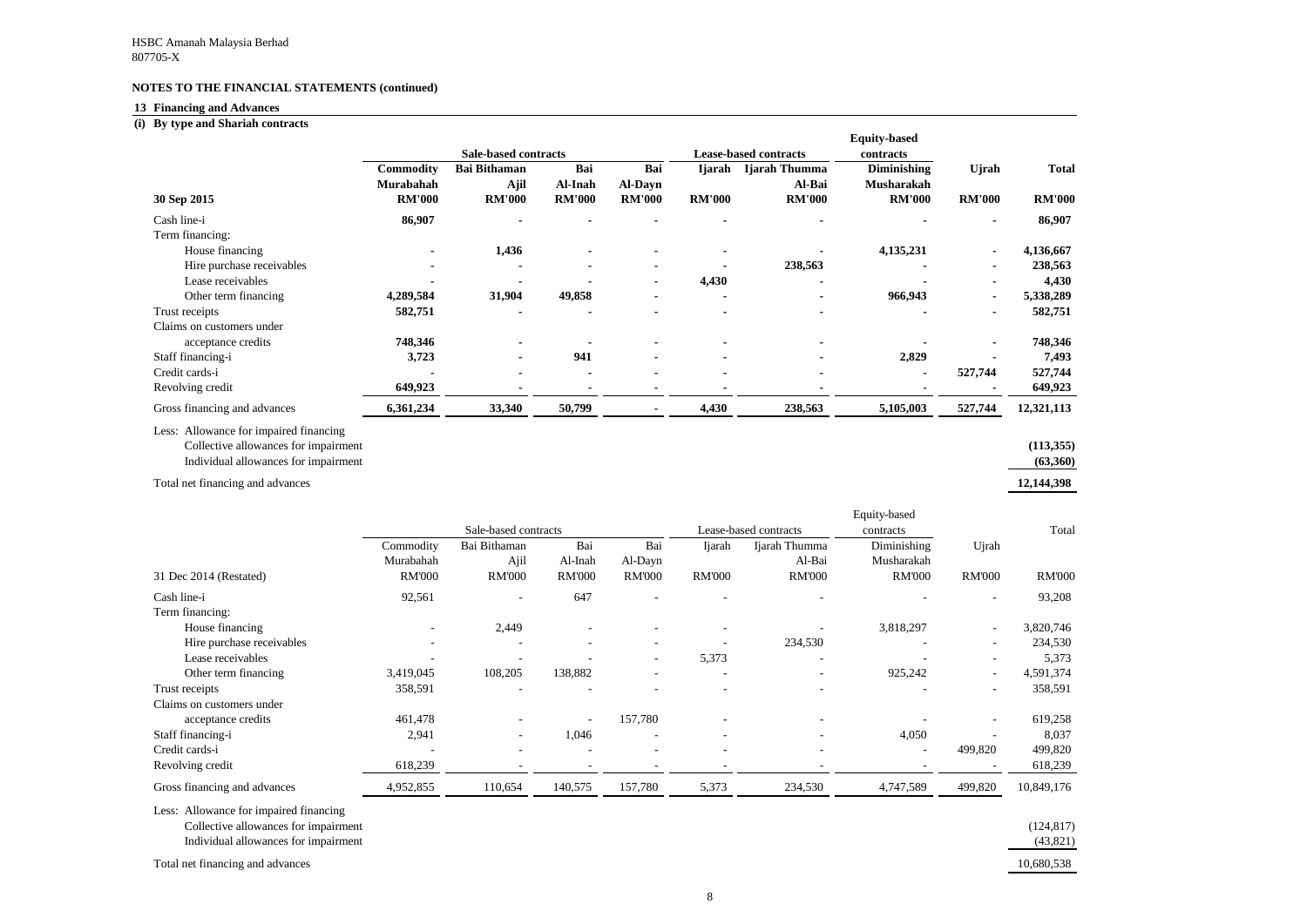### **13 Financing and Advances (continued)**

| (ii)  | By type of customer                      |               |               |
|-------|------------------------------------------|---------------|---------------|
|       |                                          | 30 Sep 2015   | 31 Dec 2014   |
|       |                                          | <b>RM'000</b> | <b>RM'000</b> |
|       |                                          |               | (Restated)    |
|       |                                          |               |               |
|       | Domestic non-bank financial institutions | 482,295       | 392,939       |
|       | Domestic business enterprises:           |               |               |
|       | Small medium enterprises                 | 2,628,155     | 1,958,012     |
|       | Others                                   | 2,529,113     | 2,216,241     |
|       | Government and statutory bodies          | 14,519        | 15,898        |
|       | Individuals                              | 5,281,314     | 4,931,784     |
|       | Other domestic entities                  | 1,597         | 1,657         |
|       | Foreign entities                         | 1,384,120     | 1,332,645     |
|       |                                          |               |               |
|       |                                          | 12,321,113    | 10,849,176    |
|       |                                          |               |               |
| (iii) |                                          |               |               |
|       | By profit rate sensitivity               | 30 Sep 2015   | 31 Dec 2014   |
|       |                                          | <b>RM'000</b> | <b>RM'000</b> |
|       |                                          |               | (Restated)    |
|       |                                          |               |               |
|       | Fixed rate:                              |               |               |
|       | House financing                          | 1,380         | 2,356         |
|       | Hire purchase receivables                | 238,563       | 234,530       |
|       | Other financing                          | 2,172,553     | 1,839,701     |
|       | Variable rate:                           |               |               |
|       | BR/BFR plus                              | 5,182,425     | 4,843,482     |
|       | Cost-plus                                | 4,198,448     | 3,429,287     |
|       | Other variable rates                     | 527,744       | 499,820       |
|       |                                          |               |               |
|       |                                          | 12,321,113    | 10,849,176    |
|       |                                          |               |               |
| (iv)  | By residual contractual maturity         |               |               |
|       |                                          | 30 Sep 2015   | 31 Dec 2014   |
|       |                                          | <b>RM'000</b> | <b>RM'000</b> |
|       |                                          |               | (Restated)    |
|       |                                          |               |               |
|       | Maturing within one year                 | 4,439,926     | 4,711,242     |
|       | More than one year to three years        | 847,225       | 402,099       |
|       | More than three years to five years      | 1,669,722     | 873,355       |
|       | Over five years                          | 5,364,240     | 4,862,480     |
|       |                                          |               |               |
|       |                                          | 12,321,113    | 10,849,176    |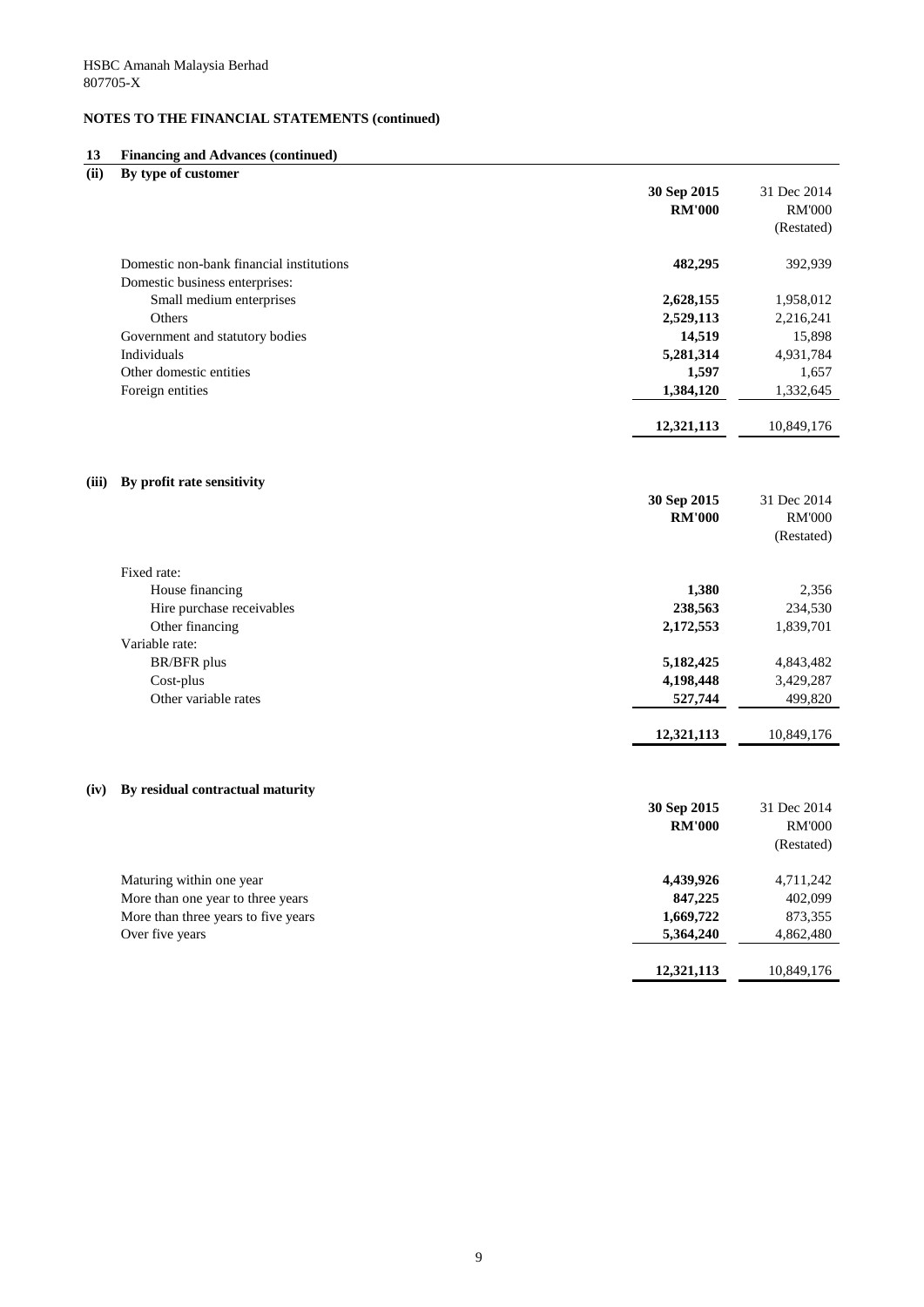#### **13 Financing and Advances (continued)**

**(v) By sector**

|                                                    | 30 Sep 2015   | 31 Dec 2014   |
|----------------------------------------------------|---------------|---------------|
|                                                    | <b>RM'000</b> | <b>RM'000</b> |
|                                                    |               | (Restated)    |
| Agriculture, hunting, forestry $\&$ fishing        | 652,470       | 266,339       |
| Mining and quarrying                               | 328,770       | 167,795       |
| Manufacturing                                      | 1,185,898     | 1,233,112     |
| Electricity, gas and water                         | 64,172        | 76,190        |
| Construction                                       | 569,763       | 702,597       |
| Real estate                                        | 291,512       | 238,026       |
| Wholesale & retail trade, restaurants & hotels     | 862,665       | 793,365       |
| Transport, storage and communication               | 163,186       | 213,442       |
| Finance, takaful and business services             | 1,224,937     | 689,121       |
| Household - Retail                                 | 5,926,599     | 5,527,443     |
| Others                                             | 1,051,141     | 941,746       |
|                                                    | 12,321,113    | 10,849,176    |
|                                                    |               |               |
| By purpose<br>(vi)                                 |               |               |
|                                                    | 30 Sep 2015   | 31 Dec 2014   |
|                                                    | <b>RM'000</b> | <b>RM'000</b> |
|                                                    |               | (Restated)    |
| Purchase of landed property:                       |               |               |
| - Residential                                      | 4,139,496     | 3,823,177     |
| - Non-residential                                  | 821,508       | 796,247       |
| Purchase of transport vehicles                     | 2,243         | 2,359         |
| Purchase of fixed assets excluding land & building | 5,332         | 12,716        |
| Consumption credit                                 | 1,522,867     | 1,449,760     |
| Construction                                       | 558,385       | 702,597       |
| Working capital                                    | 4,517,928     | 3,307,779     |
| Other purpose                                      | 753,354       | 754,541       |
|                                                    | 12,321,113    | 10,849,176    |
| By geographical distribution<br>(vii)              |               |               |
|                                                    | 30 Sep 2015   | 31 Dec 2014   |
|                                                    | <b>RM'000</b> | <b>RM'000</b> |
|                                                    |               | (Restated)    |
| Northern Region                                    | 1,348,874     | 1,368,837     |
| Southern Region                                    | 1,616,800     | 1,529,537     |
| <b>Central Region</b>                              | 8,877,318     | 7,468,846     |
| <b>Eastern Region</b>                              | 478,121       | 481,956       |
|                                                    |               |               |
|                                                    | 12,321,113    | 10,849,176    |

The Northern region consists of the states of Perlis, Kedah, Penang, Perak, Pahang, Kelantan and Terengganu.

The Southern region consists of the states of Johor, Malacca and Negeri Sembilan.

The Central region consists of the states of Selangor and the Federal Territory of Kuala Lumpur.

The Eastern region consists of the states of Sabah, Sarawak and the Federal Territory of Labuan.

Concentration by location for financing and advances is based on the location of the customer.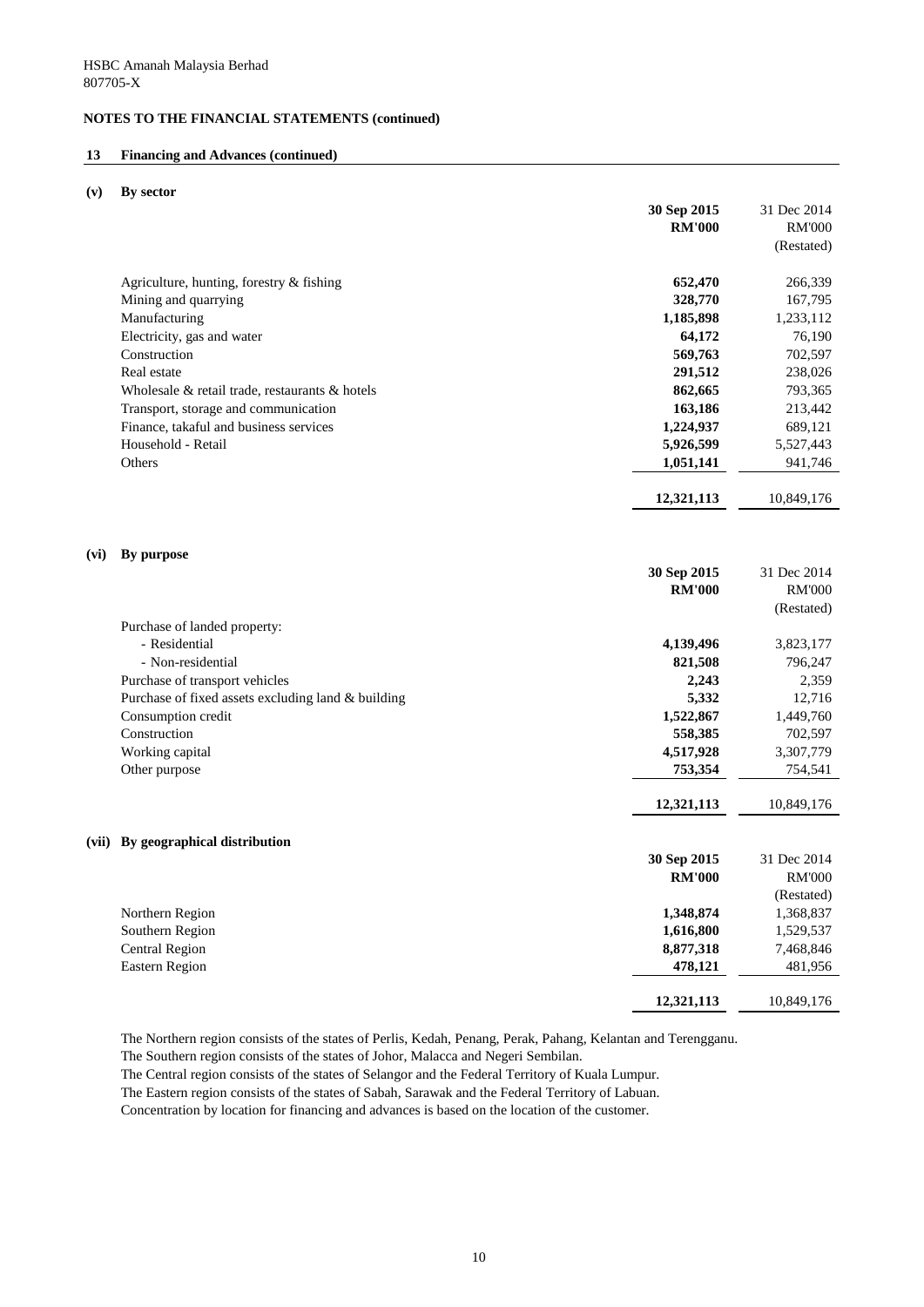#### **13 Financing and Advances (continued)**

#### **(viii) Assets under Management**

The details of assets under management in respect of the Restricted Profit Sharing Investment Account (RPSIA) and Syndicated Investment Agency Financing (SIAF)/ Investment Agency Account (IAA) financing are as below. The exposures and the corresponding risk weighted amount are reported in investors' financial statements.

|                                           |               | 30 Sep 2015                | 31 Dec 2014                           |
|-------------------------------------------|---------------|----------------------------|---------------------------------------|
|                                           |               | <b>RM'000</b>              | <b>RM'000</b>                         |
| Under SIAF/IAA arrangement                |               | 1,026,917                  |                                       |
| Under RPSIA arrangement                   |               | 771,558                    | 415,743                               |
| Total net financing and advances          |               | 1,798,475                  | 415,743                               |
|                                           | <b>Credit</b> | <b>Credit</b>              | <b>Risk</b>                           |
|                                           | Principal     | equivalent                 | weighted                              |
|                                           | amount        | amount                     | amount                                |
| <b>Commitments and Contingencies</b>      | <b>RM'000</b> | <b>RM'000</b>              | <b>RM'000</b>                         |
| Irrevocable commitments to extend credit: |               |                            |                                       |
| - at 30 Sep 2015                          |               |                            |                                       |
| Under RPSIA arrangement                   |               |                            |                                       |
| - Maturity not exceeding one year         | 663,645       | 132,729                    | 132,729                               |
| - at 31 Dec 2014                          |               |                            |                                       |
| <b>Under RPSIA</b> arrangement            |               |                            |                                       |
| - Maturity not exceeding one year         |               |                            |                                       |
|                                           |               | Principal<br><b>RM'000</b> | <b>Risk weighted</b><br><b>RM'000</b> |
| <b>Total RWA for Credit Risk</b>          |               |                            |                                       |
| $-$ at 30 Sep 2015                        |               | 1,931,204                  | 1,931,204                             |
| - at 31 Dec 2014                          |               | 415,743                    | 415,743                               |
|                                           |               |                            |                                       |

The Restricted Profit Sharing Investment Account (RPSIA) is with the Bank's holding company, HSBC Bank Malaysia Berhad (HBMY), and the contract is based on the Mudharabah principle where HBMY provides the funds, whilst the assets are managed by the Bank. The profits of the underlying assets are shared based on pre-agreed ratios, whilst risks on the financing are borne by HBMY. Hence, the underlying assets and allowances for impairment arising thereon, if any, are recognised and accounted for by HBMY. Effective 31 March 2015, Syndicated Investment Account for Financing / Investment Agency Account (SIAF / IAA) replaces RPSIA for new financing and advances.

The SIAF/IAA arrangement is based on the Wakalah principle where HBMY, solely or together with other financial institutions provide the funds, whilst the assets are managed by the Bank (as the Wakeel or agent). However, in the arrangement, the profits of the underlying assets are recognised by HBMY and the other financial institutions for their respective portion of the funding provided in the syndication arrangement. At the same time, risks on the financing are also proportionately borne by HBMY and the other financial institutions. Hence, the underlying assets and allowances for impairment arising thereon, if any, are proportionately recognised and accounted for by HBMY and the other financial institutions.

The recognition and derecognition treatments of the above are in accordance to Note 3f(i) and(iii) on financial instruments in the audited financial statements of the Bank for the financial year ended 31 Dec 2014.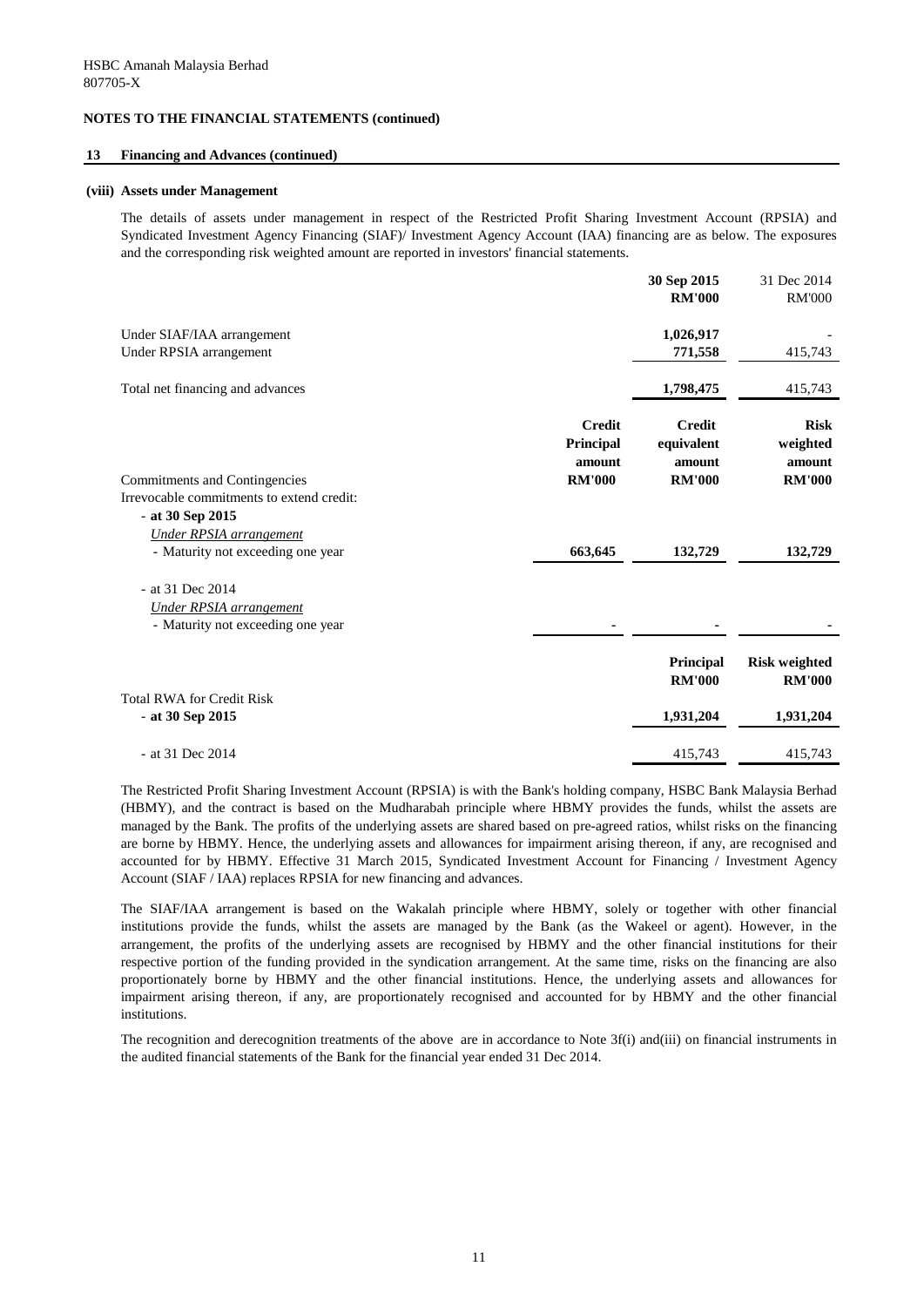#### **14 Impaired Financing**

| (i)   | Movements in impaired financing and advances           |                              |                              |
|-------|--------------------------------------------------------|------------------------------|------------------------------|
|       |                                                        | 30 Sep 2015                  | 31 Dec 2014                  |
|       |                                                        | <b>RM'000</b>                | <b>RM'000</b>                |
|       | At beginning of period/year                            | 162,227                      | 166,906                      |
|       | Classified as impaired during the period/year          | 231,247                      | 265,934                      |
|       | Reclassified as performing                             | (76, 482)                    | (132, 732)                   |
|       | Amount recovered                                       | (43, 323)                    | (64,272)                     |
|       | Amount written off                                     | (64, 183)                    | (97, 356)                    |
|       | Other movements                                        | 336                          | 23,747                       |
|       | At end of period/year                                  | 209,822                      | 162,227                      |
|       | Less: Individual allowance for impairment              | (63,360)                     | (43,821)                     |
|       | Collective allowance for impairment (impaired portion) | (36, 232)                    | (41, 128)                    |
|       | Net impaired financing and advances                    | 110,230                      | 77,278                       |
| (ii)  | Movements in allowance for impaired financing          |                              |                              |
|       |                                                        | 30 Sep 2015                  | 31 Dec 2014                  |
|       |                                                        | <b>RM'000</b>                | <b>RM'000</b>                |
|       | <b>Collective allowance for impairment</b>             |                              |                              |
|       | At beginning of period/year                            | 124,817                      | 119,290                      |
|       | Made during the period/year                            | 97,762                       | 118,612                      |
|       | Amount released                                        | (48, 522)                    | (25, 873)                    |
|       | Amount written off                                     | (61,252)                     | (86,338)                     |
|       | Other movement                                         | 550                          | (874)                        |
|       | At end of period/year                                  | 113,355                      | 124,817                      |
|       |                                                        | 30 Sep 2015                  | 31 Dec 2014                  |
|       |                                                        | <b>RM'000</b>                | <b>RM'000</b>                |
|       | <b>Individual allowance for impairment</b>             |                              |                              |
|       | At beginning of period/year                            | 43,821                       | 41,137                       |
|       | Made during the period/year                            | 34,257                       | 33,643                       |
|       | Amount recovered                                       | (18, 019)                    | (31,739)                     |
|       | Amount written off                                     | (4,460)                      | (8, 148)                     |
|       | Other movement                                         | 7,761                        | 8,928                        |
|       | At end of period/year                                  | 63,360                       | 43,821                       |
| (iii) | By contract                                            |                              |                              |
|       |                                                        | 30 Sep 2015<br><b>RM'000</b> | 31 Dec 2014<br><b>RM'000</b> |

Bai Bithaman Ajil *(deferred payment sale)* **73** 135 Bai Al-Dayn *(sale of debt)* **-** 47 Ijarah Thumma Al-Bai (AITAB) *(hire purchase)* **7,421** 11,759 Murabahah *(cost-plus)* **94,493** 43,961 Musharakah (*profit and loss sharing*) 80,142 Bai Al-Inah *(sell and buy back)* **4,008** 12,033 Ujrah *(fee-based)* 14,150  **209,822** 162,227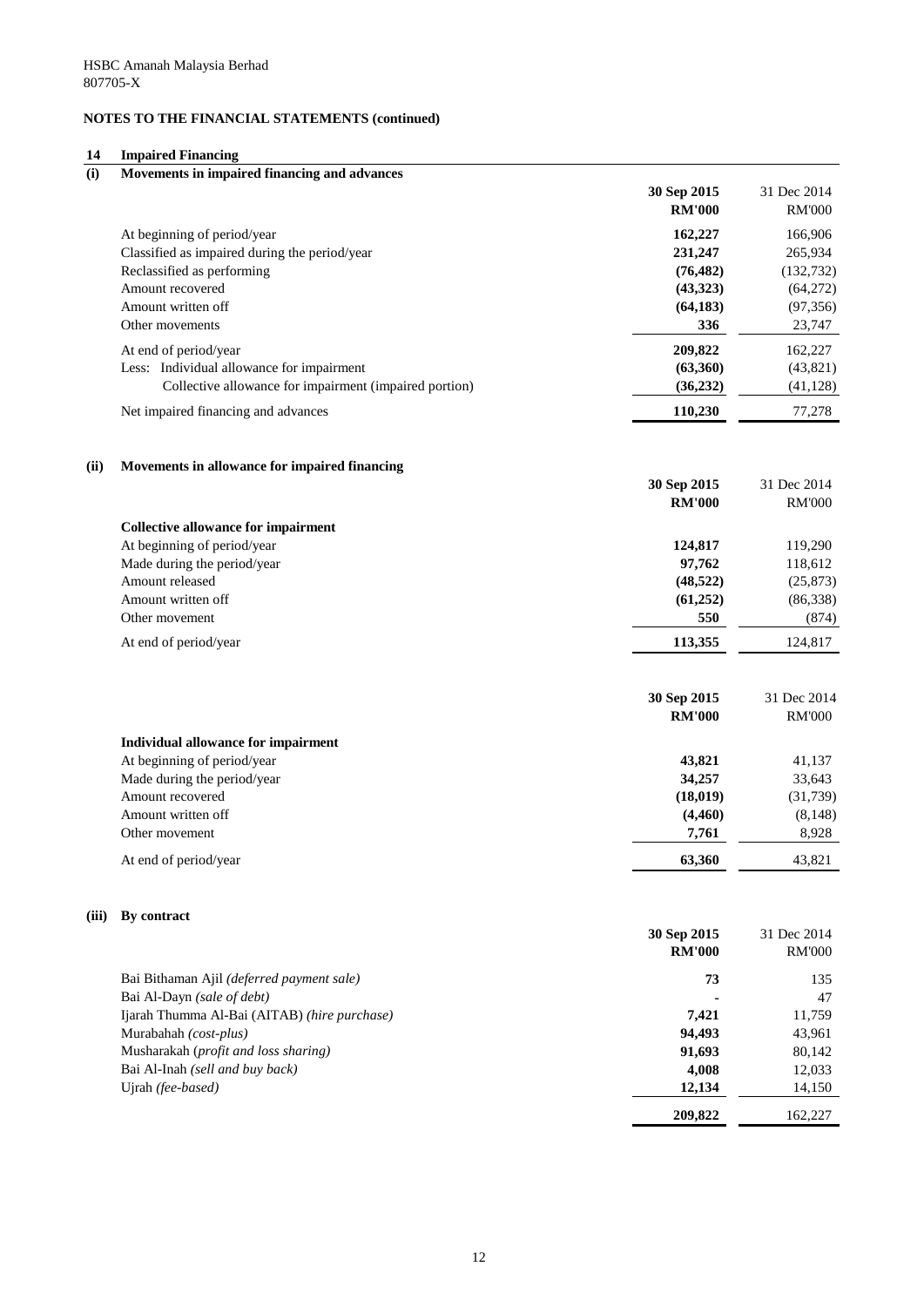### **14 Impaired Financing (Cont'd)**

**(iv) By sector**

|                                                      | 30 Sep 2015<br><b>RM'000</b> | 31 Dec 2014<br><b>RM'000</b> |
|------------------------------------------------------|------------------------------|------------------------------|
| Manufacturing                                        | 21,624                       | 13,592                       |
| Electricity, gas and water                           |                              |                              |
| Construction                                         | 198                          | 782                          |
| Wholesale $\&$ retail trade, restaurants $\&$ hotels | 3,954                        | 2,941                        |
| Transport, storage and communication                 | 5,458                        | 5,670                        |
| Finance, takaful and business services               | 6,884                        | 625                          |
| Household - Retail                                   | 170,859                      | 138,017                      |
| Others                                               | 845                          | 597                          |
|                                                      | 209,822                      | 162,227                      |

### **(v) By purpose**

|                                                    | 30 Sep 2015<br><b>RM'000</b> | 31 Dec 2014<br><b>RM'000</b> |
|----------------------------------------------------|------------------------------|------------------------------|
| Purchase of landed property:                       |                              |                              |
| - Residential                                      | 81,070                       | 55,963                       |
| - Non-residential                                  | 8,097                        | 7,186                        |
| Purchase of transport vehicles                     | 113                          | 296                          |
| Purchase of fixed assets excluding land & building | 358                          |                              |
| Consumption credit                                 | 84,436                       | 74,674                       |
| Construction                                       | 198                          | 782                          |
| Working capital                                    | 35,550                       | 22,640                       |
| Other purpose                                      |                              | 686                          |
|                                                    | 209,822                      | 162,227                      |

### **(vi) By geographical distribution**

|                       | 30 Sep 2015<br><b>RM'000</b> | 31 Dec 2014<br><b>RM'000</b> |
|-----------------------|------------------------------|------------------------------|
| Northern Region       | 53,074                       | 33,864                       |
| Southern Region       | 22,307                       | 21,245                       |
| <b>Central Region</b> | 126,342                      | 97,980                       |
| <b>Eastern Region</b> | 8,099                        | 9,138                        |
|                       | 209,822                      | 162,227                      |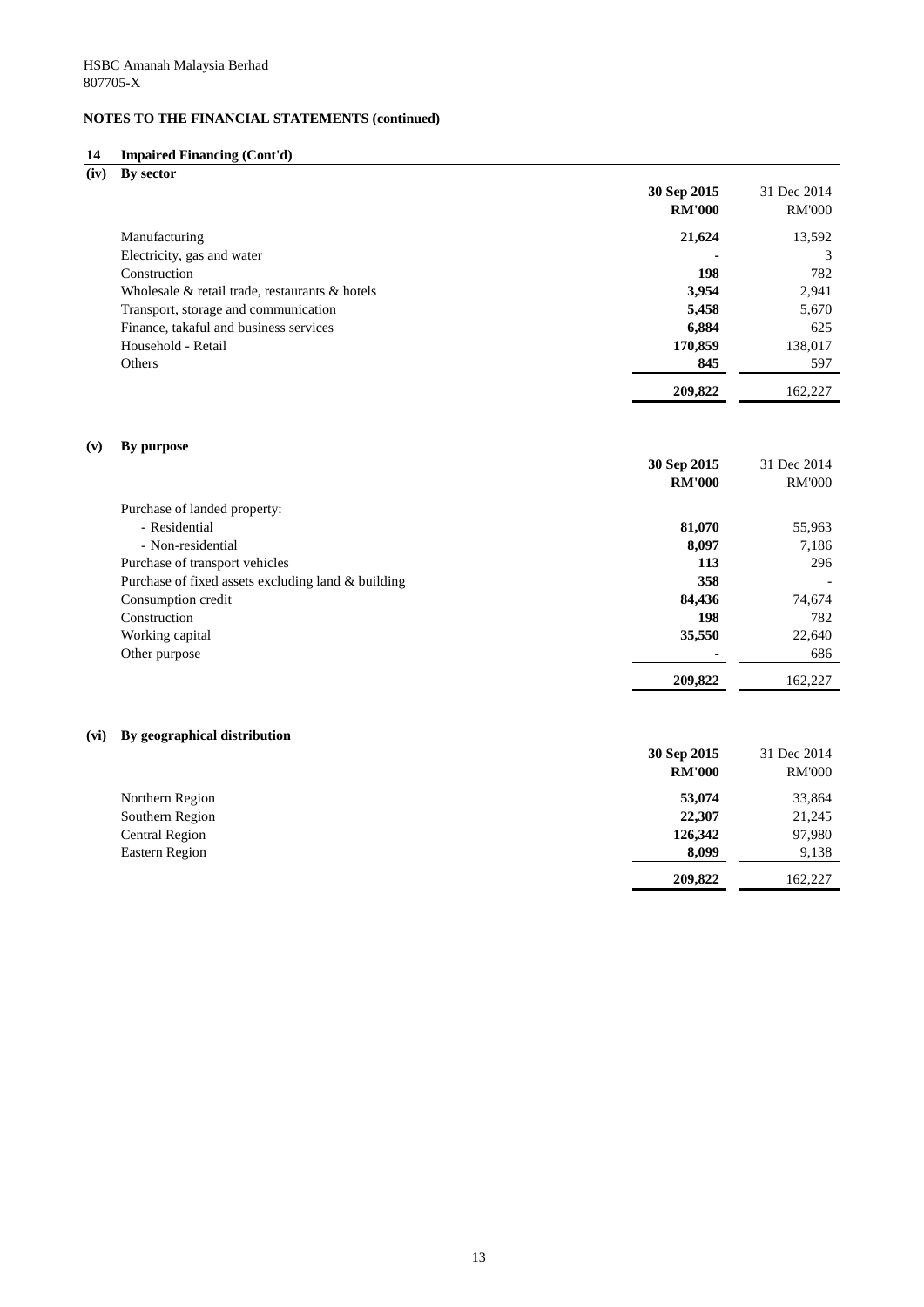#### **15 Derivative Financial Instruments**

Details of derivative financial instruments outstanding are as follows:

Derivative financial instruments measured at their fair values together with their corresponding contract/notional amounts:

|                                                                                         | <b>Contract / Notional Amount</b> |                                 |                              | <b>Positive Fair Value</b>    |                               |                                 | <b>Negative Fair Value</b>   |                               |                               |                                 |                              |                               |
|-----------------------------------------------------------------------------------------|-----------------------------------|---------------------------------|------------------------------|-------------------------------|-------------------------------|---------------------------------|------------------------------|-------------------------------|-------------------------------|---------------------------------|------------------------------|-------------------------------|
| 30 Sep 2015                                                                             | Up to 1 Year<br><b>RM'000</b>     | $>1 - 5$ Years<br><b>RM'000</b> | $> 5$ Years<br><b>RM'000</b> | <b>Total</b><br><b>RM'000</b> | Up to 1 Year<br><b>RM'000</b> | $>1 - 5$ Years<br><b>RM'000</b> | $> 5$ Years<br><b>RM'000</b> | <b>Total</b><br><b>RM'000</b> | Up to 1 Year<br><b>RM'000</b> | $>1 - 5$ Years<br><b>RM'000</b> | $> 5$ Years<br><b>RM'000</b> | <b>Total</b><br><b>RM'000</b> |
| <b>Trading derivatives:</b>                                                             |                                   |                                 |                              |                               |                               |                                 |                              |                               |                               |                                 |                              |                               |
| Foreign exchange contracts                                                              |                                   |                                 |                              |                               |                               |                                 |                              |                               |                               |                                 |                              |                               |
| - Forwards                                                                              | 1,772,892                         |                                 | $\blacksquare$               | 1,772,892                     | 78,824                        |                                 | $\blacksquare$               | 78,824                        | 76,451                        |                                 | $\blacksquare$               | 76,451                        |
| - Swaps                                                                                 |                                   | 1,704,773                       | $\sim$                       | 1,704,773                     | $\blacksquare$                | 267,487                         | $\sim$                       | 267,487                       |                               | 267,147                         | $\blacksquare$               | 267,147                       |
| - Options                                                                               | 57,514                            |                                 |                              | 57,514                        |                               |                                 |                              |                               |                               |                                 |                              |                               |
| Profit rate related contracts                                                           |                                   |                                 |                              |                               |                               |                                 |                              |                               |                               |                                 |                              |                               |
| - Swaps                                                                                 | 851,298                           | 5,028,286                       | $\blacksquare$               | 5,879,584                     | 1,973                         | 42,588                          | $\sim$                       | 44,561                        | 1,635                         | 62,147                          | $\blacksquare$               | 63,782                        |
| - Options                                                                               |                                   | 207,790                         |                              | 207,790                       |                               | 400                             | $\blacksquare$               | 400                           |                               | 10,519                          | $\blacksquare$               | 10,519                        |
| Equity related contracts                                                                |                                   |                                 |                              |                               |                               |                                 |                              |                               |                               |                                 |                              |                               |
| - Options purchased                                                                     | 203,512                           | 807,097                         | $\sim$                       | 1,010,609                     | 637                           | 285                             | $\sim$                       | 922                           | 66,163                        | 122,428                         | $\blacksquare$               | 188,591                       |
| Sub-total                                                                               | 2,885,216                         | 7,747,946                       |                              | 10,633,162                    | 81,434                        | 310,760                         |                              | 392,194                       | 144,249                       | 462,241                         | $\blacksquare$               | 606,490                       |
| <b>Hedging Derivatives:</b><br><b>Fair Value Hedge</b><br>Profit rate related contracts |                                   |                                 |                              |                               |                               |                                 |                              |                               |                               |                                 |                              |                               |
| - Swaps                                                                                 | ۰                                 | 280,000                         |                              | 280,000                       | $\blacksquare$                | 1,653                           | $\sim$                       | 1,653                         |                               |                                 | $\blacksquare$               |                               |
| Sub-total                                                                               | ۰                                 | 280,000                         |                              | 280,000                       |                               | 1,653                           | $\blacksquare$               | 1,653                         |                               | $\blacksquare$                  |                              |                               |
| <b>Total</b>                                                                            | 2,885,216                         | 8,027,946                       |                              | 10,913,162                    | 81,434                        | 312,413                         |                              | 393,847                       | 144,249                       | 462,241                         | $\blacksquare$               | 606,490                       |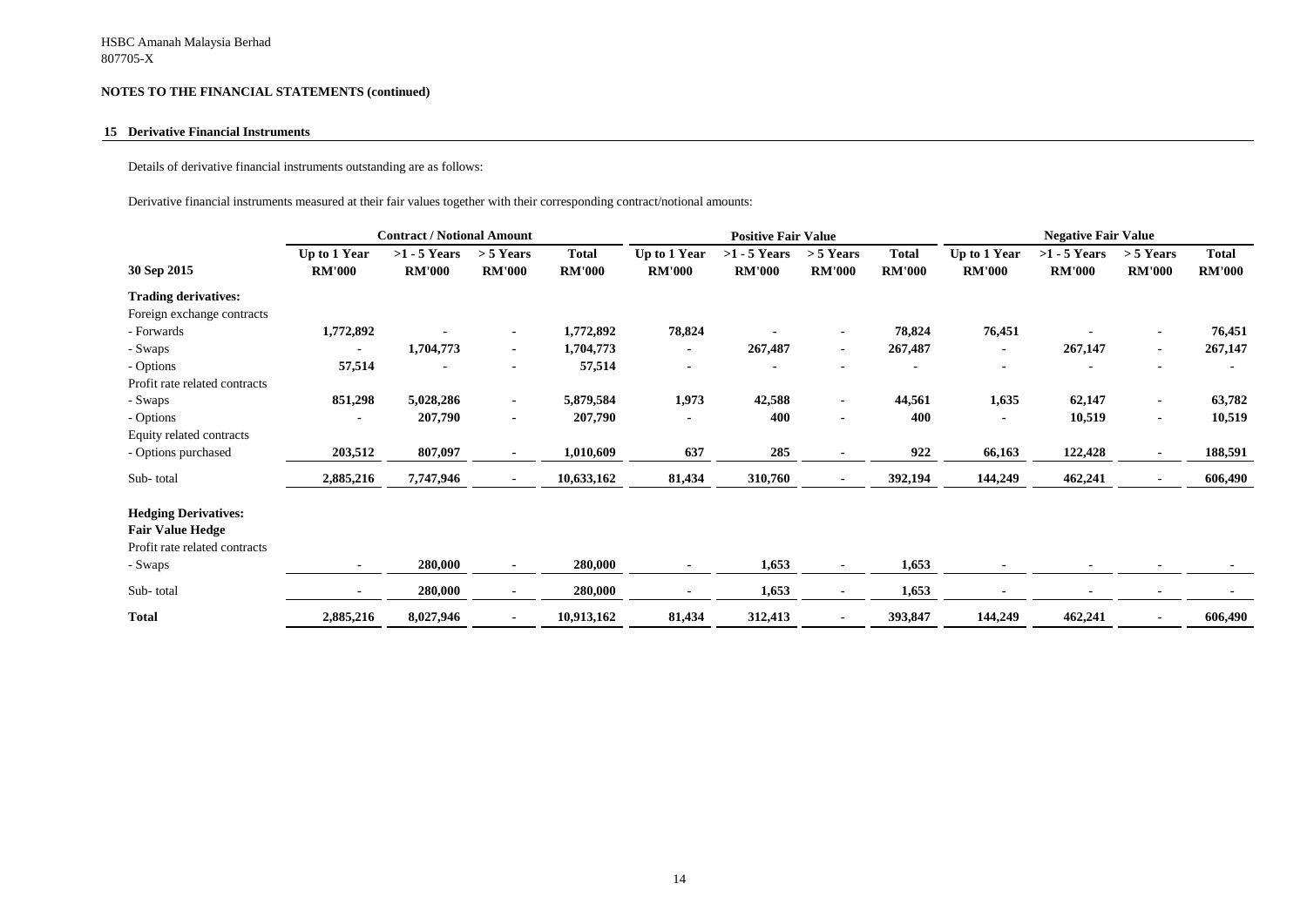#### **15 Derivative Financial Instruments (continued)**

|                                                                                         | Contract / Notional Amount    |                                 |                              | Positive Fair Value    |                               |                                 | Negative Fair Value          |                        |                               |                                 |                              |                        |
|-----------------------------------------------------------------------------------------|-------------------------------|---------------------------------|------------------------------|------------------------|-------------------------------|---------------------------------|------------------------------|------------------------|-------------------------------|---------------------------------|------------------------------|------------------------|
| 31 Dec 2014                                                                             | Up to 1 Year<br><b>RM'000</b> | $>1 - 5$ Years<br><b>RM'000</b> | $> 5$ Years<br><b>RM'000</b> | Total<br><b>RM'000</b> | Up to 1 Year<br><b>RM'000</b> | $>1 - 5$ Years<br><b>RM'000</b> | $> 5$ Years<br><b>RM'000</b> | Total<br><b>RM'000</b> | Up to 1 Year<br><b>RM'000</b> | $>1 - 5$ Years<br><b>RM'000</b> | $> 5$ Years<br><b>RM'000</b> | Total<br><b>RM'000</b> |
| <b>Trading derivatives:</b>                                                             |                               |                                 |                              |                        |                               |                                 |                              |                        |                               |                                 |                              |                        |
| Foreign exchange contracts                                                              |                               |                                 |                              |                        |                               |                                 |                              |                        |                               |                                 |                              |                        |
| - Forwards                                                                              | 1,931,962                     |                                 |                              | 1,931,962              | 51,636                        |                                 |                              | 51,636                 | 36,516                        |                                 | $\overline{\phantom{a}}$     | 36,516                 |
| - Swaps                                                                                 |                               | 928,905                         | $\overline{\phantom{0}}$     | 928,905                | $\overline{\phantom{a}}$      | 52,982                          | $\overline{\phantom{a}}$     | 52,982                 | $\overline{\phantom{0}}$      | 47,200                          | $\overline{\phantom{a}}$     | 47,200                 |
| - Options                                                                               | 39,395                        | $\blacksquare$                  | $\overline{\phantom{a}}$     | 39,395                 | 1,670                         |                                 | $\overline{\phantom{a}}$     | 1,670                  | 32                            | $\overline{\phantom{a}}$        | $\overline{\phantom{a}}$     | 32                     |
| Profit rate related contracts                                                           |                               |                                 |                              |                        |                               |                                 |                              |                        |                               |                                 |                              |                        |
| - Options                                                                               | 30,000                        | 4,161,873                       | $\overline{\phantom{0}}$     | 4,191,873              | 12                            | 11,334                          | $\overline{\phantom{a}}$     | 11,346                 | $\overline{\phantom{a}}$      | 10,689                          | $\overline{\phantom{a}}$     | 10,689                 |
| - Swaps                                                                                 |                               | 376,261                         | $\overline{\phantom{a}}$     | 376,261                | $\overline{\phantom{a}}$      |                                 |                              |                        | $\overline{\phantom{a}}$      | 6,632                           | $\overline{\phantom{a}}$     | 6,632                  |
| Equity related contracts                                                                |                               |                                 |                              |                        |                               |                                 |                              |                        |                               |                                 |                              |                        |
| - Options purchased                                                                     | 250,213                       | 972,460                         | $ \,$                        | 1,222,673              | 2,430                         | 2,908                           | $\overline{\phantom{a}}$     | 5,338                  | 3,301                         | 23,219                          | $\overline{\phantom{a}}$     | 26,520                 |
| Sub-total                                                                               | 2,251,570                     | 6,439,499                       |                              | 8,691,069              | 55,748                        | 67,224                          |                              | 122,972                | 39,849                        | 87,740                          | $\overline{\phantom{a}}$     | 127,589                |
| <b>Hedging Derivatives:</b><br><b>Fair Value Hedge</b><br>Profit rate related contracts |                               |                                 |                              |                        |                               |                                 |                              |                        |                               |                                 |                              |                        |
| - Swaps                                                                                 |                               | 280,000                         |                              | 280,000                |                               | 870                             |                              | 870                    |                               | 28                              |                              | 28                     |
| Sub-total                                                                               |                               | 280,000                         | $\overline{\phantom{0}}$     | 280,000                |                               | 870                             | $\overline{\phantom{a}}$     | 870                    | $\overline{\phantom{a}}$      | 28                              | $\overline{\phantom{a}}$     | 28                     |
| Total                                                                                   | 2,251,570                     | 6,719,499                       |                              | 8,971,069              | 55,748                        | 68,094                          |                              | 123,842                | 39,849                        | 87,768                          | $\overline{\phantom{a}}$     | 127,617                |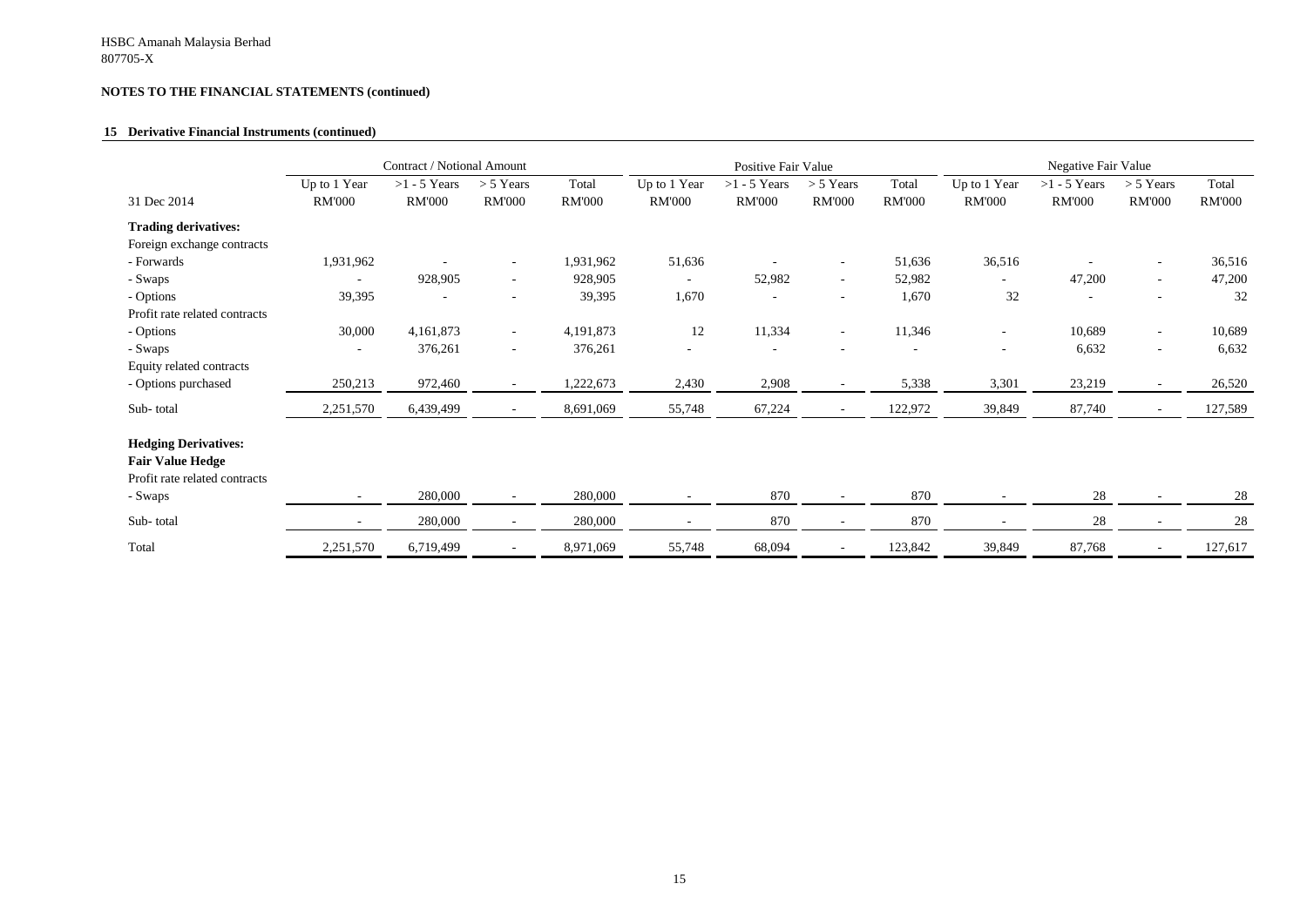#### **16 Other Assets**

|                                                    | 30 Sep 2015   | 31 Dec 2014   |
|----------------------------------------------------|---------------|---------------|
|                                                    | <b>RM'000</b> | <b>RM'000</b> |
|                                                    |               | (Restated)    |
| Income receivable                                  | 21,651        | 13,591        |
| Amount due from holding company/ related companies | <b>101</b>    | 135,415       |
| Other receivables, deposits and prepayments        | 15,844        | 90,281        |
|                                                    | 37,596        | 239,287       |

#### **17 Statutory deposits with Bank Negara Malaysia**

The non-profit bearing statutory deposits are maintained with Bank Negara Malaysia in compliance with Section 26(2)c and 26(3) of the Central Bank of Malaysia Act 2009, the amounts of which are determined at set percentages of total eligible liabilities.

### **18 Deposits From Customers**

**(ii)** 

| (i) By type of deposit             | 30 Sep 2015<br><b>RM'000</b> | 31 Dec 2014<br><b>RM'000</b> |
|------------------------------------|------------------------------|------------------------------|
| Non-Mudharabah Fund                |                              |                              |
| Demand deposits                    |                              |                              |
| - Wadiah                           | 2,348,203                    | 1,548,966                    |
| Savings deposits                   |                              |                              |
| - Wadiah                           | 1,538,574                    | 1,351,171                    |
| Fixed return investment deposits   |                              |                              |
| - Murabahah                        | 6,024,944                    | 6,082,562                    |
| Islamic repurchase agreements      |                              |                              |
| - Bai Al-Inah                      | 106,404                      | 205,055                      |
| Negotiable instruments of deposits |                              |                              |
| - Wakalah with Commodity Wa'ad     |                              | 681,411                      |
| Structured products                |                              |                              |
| - Wakalah with Commodity Wa'ad     |                              | 1,021,151                    |
| - Wakalah with Mudharabah          |                              | 85,865                       |
|                                    | 10,018,125                   | 10,976,181                   |

Effective 1 July 2015, structured products have been reclassified to other liabilities (refer to Note 20).

The maturity structure of term deposits and negotiable instruments of deposits is as follows:

|                                     | 30 Sep 2015   | 31 Dec 2014   |
|-------------------------------------|---------------|---------------|
|                                     | <b>RM'000</b> | <b>RM'000</b> |
| Due within six months               | 5,130,260     | 5,278,924     |
| More than six months to one year    | 846,031       | 984,577       |
| More than one year to three years   | 46,526        | 69,882        |
| More than three years to five years | 2,127         | 430,590       |
|                                     | 6,024,944     | 6,763,973     |
| By type of customer                 |               |               |
|                                     | 30 Sep 2015   | 31 Dec 2014   |
|                                     | <b>RM'000</b> | <b>RM'000</b> |
| Government and statutory bodies     | 9,545         | 11,554        |
| <b>Business enterprises</b>         | 2,876,237     | 2,163,743     |
| Individuals                         | 5,226,363     | 6,789,836     |
| Others                              | 1,905,980     | 2,011,048     |
|                                     | 10,018,125    | 10,976,181    |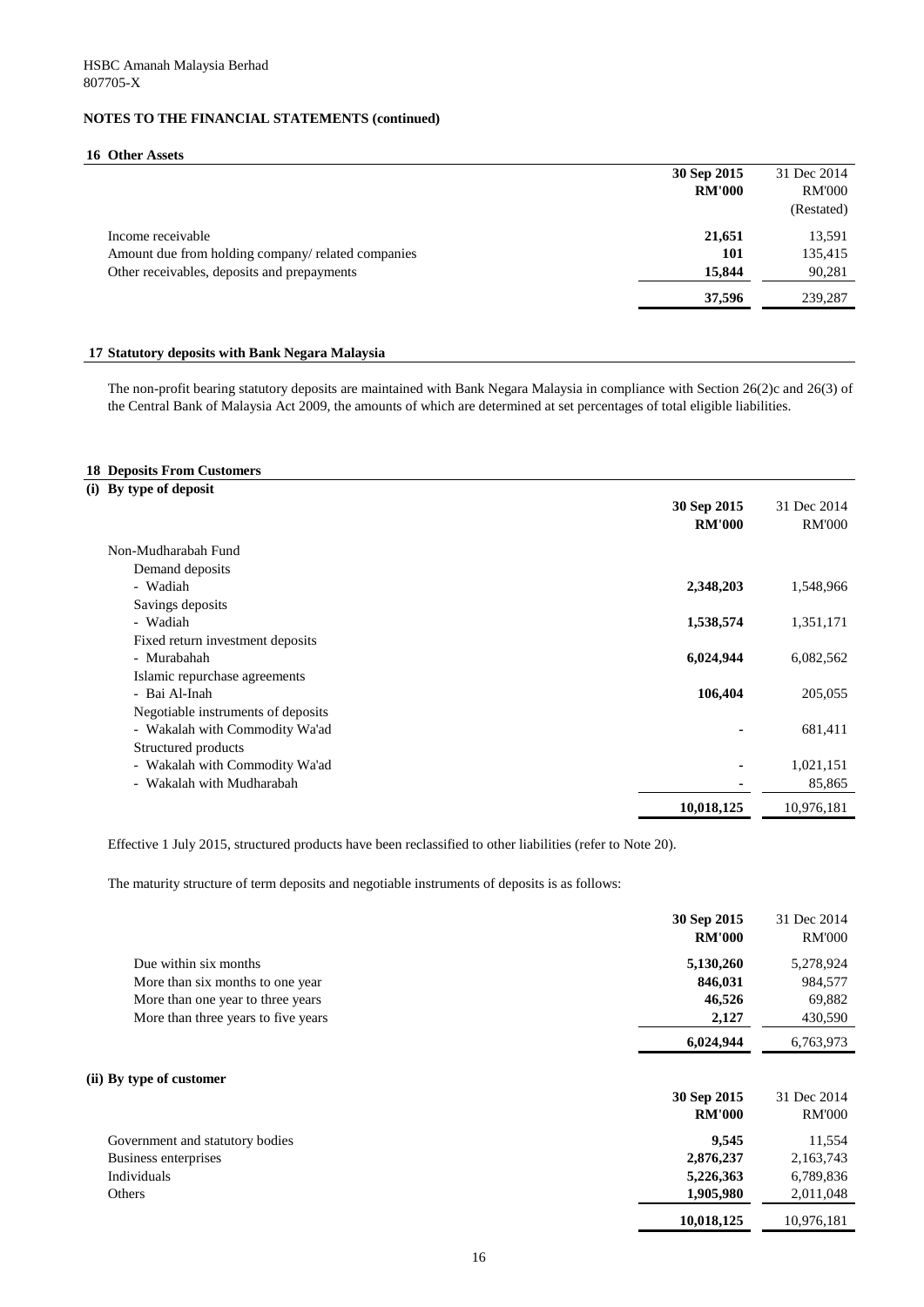### **19 Deposits and Placements from Banks and Other Financial Institutions**

|                      | 30 Sep 2015    | 31 Dec 2014   |
|----------------------|----------------|---------------|
|                      | <b>RM'000</b>  | <b>RM'000</b> |
| Non-Mudharabah Fund  |                |               |
| Licensesd banks      | 2,805,331      | 1,822,110     |
| Bank Negara Malaysia | 15,027         | 19,643        |
| Mudharabah Fund      |                |               |
| Licensed banks       | $\blacksquare$ | 660,000       |
|                      | 2,820,358      | 2,501,753     |
|                      |                |               |

#### **20 Other Liabilities**

|                                                   | <b>Note</b> | 30 Sep 2015<br><b>RM'000</b> | 31 Dec 2014<br><b>RM'000</b> |
|---------------------------------------------------|-------------|------------------------------|------------------------------|
| Amounts due to holding company/ related companies |             | 24,616                       | 64                           |
| Structured products                               | (a)         |                              |                              |
| Wakalah with Commodity Wa'ad<br>$ \,$             |             | 1,071,069                    |                              |
| Profit payable                                    |             |                              |                              |
| Structured products<br>$\overline{\phantom{a}}$   |             | 4,343                        | 7,781                        |
| Others<br>$\overline{\phantom{0}}$                |             | 62,792                       | 57,252                       |
| Other creditors and accruals                      | (b)         | 104,589                      | 93,319                       |
|                                                   |             | 1,267,409                    | 158,416                      |

#### (a) Movement in structured products

|                                           | 30 Sep 2015   |
|-------------------------------------------|---------------|
|                                           | <b>RM'000</b> |
| At beginning of period                    |               |
| Reclassified from deposits from customers | 1,788,427     |
| New placement during the period           | 2,238,040     |
| Redemption during the period              | (2,788,240)   |
| Fair value mark-to-market                 | (167, 158)    |
| At end of period                          | 1,071,069     |
|                                           |               |

#### (b) Other creditors and accruals

#### **Source and use of charity funds**

|                                          | TABLE OVV | TAN OOO                  |
|------------------------------------------|-----------|--------------------------|
| <b>Source of charity funds</b>           |           |                          |
| At beginning of period/year              | 165       |                          |
| Income for the period/year               | 255       | 162                      |
| Use of charity funds                     |           |                          |
| Contribution to non-profit organisations | (377)     | $\overline{\phantom{0}}$ |
| At end of period/year                    |           | 165                      |

Effective 1 July 2015, structured products have been reclassified from deposits from customers (refer to Note 18).

Included in other creditors and accruals is excess compensation balance and profit earned from inadvertent financing of Shariah noncompliant activities. The contribution was distributed to the Non-Governmental Organisations approved by the Shariah Committee during the financial year

Structured products are measured at fair value over the life of the instruments. Structured products are deposits with embedded derivatives, of which both profit paid and fair valuation on the structured products are recorded in net trading income, as per accounting policy in Note 3(i), and respective fair value on trading liabilities is shown in Note 5(ii) on financial instruments in the audited financial statements for the financial year ended 31 Dec 2014.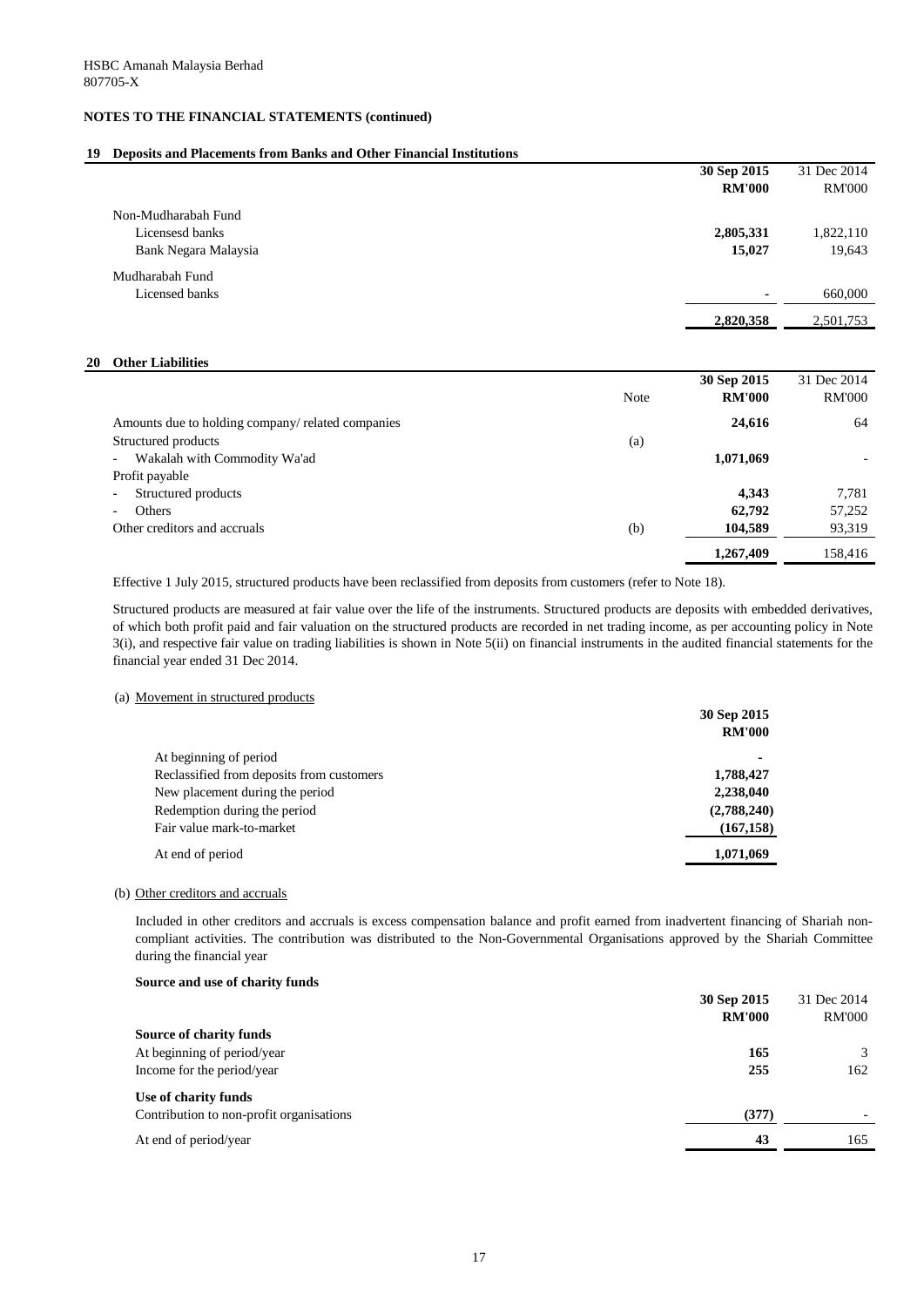### **21 Multi-Currency Sukuk Programme**

|                                       | 30 Sep 2015   | 31 Dec 2014   |
|---------------------------------------|---------------|---------------|
|                                       | <b>RM'000</b> | <b>RM'000</b> |
| Multi-Currency Sukuk Programme (MCSP) | 1,748,868     | 0.001,854     |

|                                                                | <b>Nominal</b> |              |                 | <b>Carrying Value</b> |               |
|----------------------------------------------------------------|----------------|--------------|-----------------|-----------------------|---------------|
|                                                                | <b>Value</b>   | <b>Issue</b> | <b>Maturity</b> | 30 Sep 2015           | 31 Dec 2014   |
| <b>Issuance under MCSP</b>                                     | <b>RM'000</b>  | Date         | <b>Date</b>     | <b>RM'000</b>         | <b>RM'000</b> |
| 1st series at amortised cost                                   | 500,000        | 28 Sept 2012 | 28 Sept 2017    | 500,000               | 500,000       |
| 2nd series at fair value through profit and loss               | 500,000        | 16 Oct 2014  | 16 Oct 2019     | 500,369               | 501,854       |
| 3rd series at fair value through profit and loss               | 750,000        | 27 Mar 2015  | 27 Mar 2020     | 748,499               |               |
|                                                                | 1,750,000      |              |                 | 1,748,868             | 1,001,854     |
|                                                                |                |              |                 |                       |               |
| <b>Subordinated Commodity Murabahah Financing</b><br>22        |                |              |                 |                       |               |
|                                                                |                |              |                 | 30 Sep 2015           | 31 Dec 2014   |
|                                                                |                |              |                 | <b>RM'000</b>         | <b>RM'000</b> |
| Subordinated Commodity Murabahah Financing, at amortised costs |                |              |                 |                       |               |
| - First tranche issued on 25 June 2014                         |                |              |                 | 341,439               | 271,636       |
| - Second tranche issued on 30 June 2015                        |                |              |                 | 291,716               |               |

 **633,155** 271,636

The Subordinated Commodity Murabahah financing comprise of two tranches of Basel III compliant Tier 2 subordinated financing of USD equivalent of RM250 million each from the Bank's immediate holding company, HSBC Bank Malaysia Berhad (HBMY). The tenor for both the Subordinated Commodity Murabahah financing is 10 years from the utilisation date with profit payable quarterly in arrears.

The Subordinated Commodity Murabahah financing constitute direct, unsecured and subordinated obligations of the Bank.

The Bank issued the following series of 5-year Sukuk under its RM3 billion MCSP.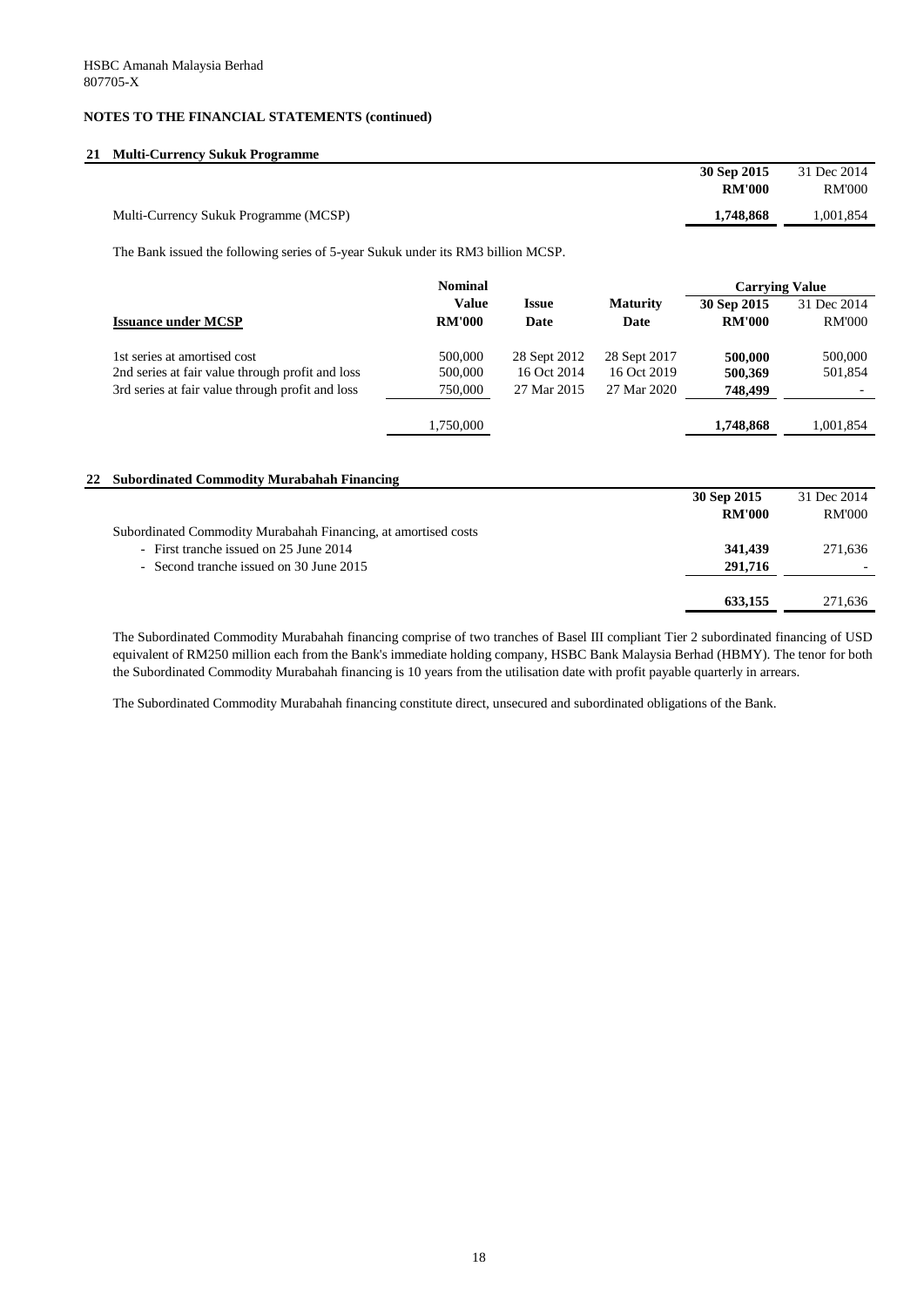### **23 Income Derived from Investment of Depositors' Funds and Others**

(i) Income derived from investment of general investment deposits

|                                    | <b>Third Quarter</b> |               | <b>Year-To-Date Ended</b> |               |             |
|------------------------------------|----------------------|---------------|---------------------------|---------------|-------------|
|                                    | 30 Sep 2015          | 30 Sep 2014   | 30 Sep 2015               |               | 30 Sep 2014 |
|                                    | <b>RM'000</b>        | <b>RM'000</b> | <b>RM'000</b>             | <b>RM'000</b> |             |
| Income derived from investment of: |                      |               |                           |               |             |
| (i) general investment deposits    | 115,590              | 122,817       | 358,209                   | 365,767       |             |
| (ii) specific investment deposits  | 9,210                | 11,313        | 38,450                    | 25,023        |             |
| (iii) others                       | 56,449               | 28,741        | 139,293                   | 87,775        |             |
|                                    | 181,249              | 162,871       | 535,952                   | 478,565       |             |

|                                                             | <b>Third Quarter</b> |                            | <b>Year-To-Date Ended</b> |               |
|-------------------------------------------------------------|----------------------|----------------------------|---------------------------|---------------|
|                                                             | 30 Sep 2015          | 30 Sep 2014<br>30 Sep 2015 |                           | 30 Sep 2014   |
|                                                             | <b>RM'000</b>        | <b>RM'000</b>              | <b>RM'000</b>             | <b>RM'000</b> |
| Finance income and hibah:                                   |                      |                            |                           |               |
| Financing and advances                                      |                      |                            |                           |               |
| Profit earned other than recoveries from impaired financing | 86,623               | 98,666                     | 272,761                   | 286,300       |
| Recoveries from impaired financing                          | 2,304                | 2,696                      | 6,931                     | 8,687         |
| Financial investments available-for-sale                    | 9,999                | 11,713                     | 45,499                    | 32,090        |
| Money at call and deposit with financial institutions       | 17,360               | 15,586                     | 43,062                    | 45,369        |
|                                                             | 116,286              | 128,661                    | 368,253                   | 372,446       |
| Other operating income                                      |                      |                            |                           |               |
| Net gains from dealing in foreign currency                  | 6,298                | 871                        | 3,610                     | 7,959         |
| Net gains from sale of financial assets held-for-trading    |                      |                            |                           |               |
| and other financial instruments                             | 2,989                | 4,167                      | 6,865                     | 12,165        |
| Net unrealised gains/(losses) from revaluation of financial |                      |                            |                           |               |
| assets held-for-trading                                     | 276                  | (587)                      | 1,787                     | 626           |
| Net profit paid for financial assets held-for-trading       |                      |                            |                           |               |
| and other financial instruments                             | (5, 433)             | (10, 813)                  | (18, 039)                 | (33, 336)     |
| Net (losses)/gains from trading in derivatives              | (4, 837)             | 279                        | (4,242)                   | 6,015         |
| Other loss                                                  | 11                   | 239                        | (25)                      | (108)         |
|                                                             | (696)                | (5,844)                    | (10, 044)                 | (6, 679)      |
|                                                             | 115,590              | 122,817                    | 358,209                   | 365,767       |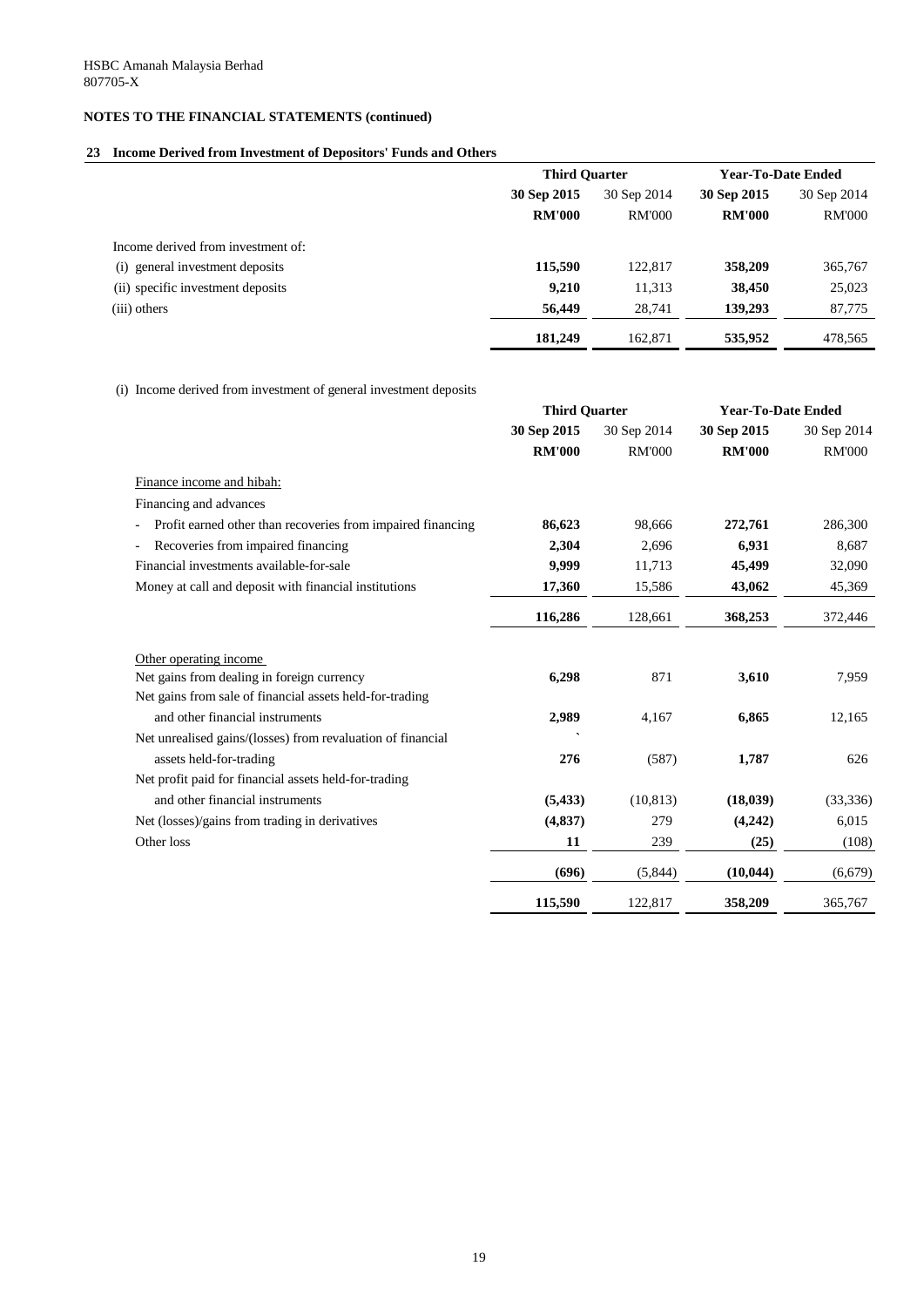#### **23 Income Derived from Investment of Depositors' Funds and Others (Cont'd)**

|                                                                                                                                                        | <b>Third Quarter</b>         |               | <b>Year-To-Date Ended</b>    |                              |
|--------------------------------------------------------------------------------------------------------------------------------------------------------|------------------------------|---------------|------------------------------|------------------------------|
|                                                                                                                                                        | 30 Sep 2015                  | 30 Sep 2014   | 30 Sep 2015                  | 30 Sep 2014                  |
|                                                                                                                                                        | <b>RM'000</b>                | <b>RM'000</b> | <b>RM'000</b>                | <b>RM'000</b>                |
| (ii) Income derived from investment of specific investment deposits                                                                                    |                              |               |                              |                              |
| Finance income and hibah:                                                                                                                              |                              |               |                              |                              |
| Financing and advances                                                                                                                                 |                              |               |                              |                              |
| Profit earned other than recoveries from impaired financing                                                                                            | 12,798                       | 6,435         | 29,430                       | 16,626                       |
| Other operating income                                                                                                                                 |                              |               |                              |                              |
| Fees and commission                                                                                                                                    | 624                          | 597           | 3,041                        | 1,952                        |
| Net (losses)/gains from dealing in foreign currency                                                                                                    | (4,212)                      | 4,281         | 5,979                        | 6,445                        |
|                                                                                                                                                        | (3,588)                      | 4,878         | 9,020                        | 8,397                        |
|                                                                                                                                                        | 9,210                        | 11,313        | 38,450                       | 25,023                       |
| The above fees and commissions were derived from the following major contributors:<br>Corporate advisory<br>Guarantee fees<br>Service charges and fees | 430<br>194                   | 174<br>388    | 818<br>969<br>1,252          | 688<br>1,152                 |
|                                                                                                                                                        | <b>Third Quarter</b>         |               | <b>Year-To-Date Ended</b>    |                              |
|                                                                                                                                                        | 30 Sep 2015<br><b>RM'000</b> | 30 Sep 2014   | 30 Sep 2015<br><b>RM'000</b> | 30 Sep 2014<br><b>RM'000</b> |
|                                                                                                                                                        |                              | <b>RM'000</b> |                              |                              |
| (iii) Income derived from investment of others<br>Finance income and hibah:                                                                            |                              |               |                              |                              |
| Financing and advances                                                                                                                                 |                              |               |                              |                              |
| Profit earned other than recoveries from impaired financing<br>$\blacksquare$                                                                          | 42,303                       | 23,112        | 105,861                      | 68,705                       |
| Recoveries from impaired financing                                                                                                                     | 1,125                        | 629           | 2,705                        | 2,085                        |
| Financial investments available-for-sale                                                                                                               | 4,883                        | 2,750         | 17,005                       | 7,701                        |
| Money at call and deposit with financial institutions                                                                                                  | 8,478                        | 3,651         | 17,254                       | 10,888                       |
|                                                                                                                                                        | 56,789                       | 30,142        | 142,825                      | 89,379                       |
| Other operating income                                                                                                                                 |                              |               |                              |                              |
| Net gains from dealing in foreign currency                                                                                                             | 3,076                        | 188           | 2,158                        | 1,910                        |

Net gains from sale of financial assets held-for-trading and other financial instruments **1,460** 976 2,783 2,919 Net (losses)/gains from trading in derivatives **(2,362)** 49 **(2,159)** 1,443

Net unrealised gains/(losses) from revaluation of financial assets

| held-for-trading                                       |
|--------------------------------------------------------|
| Net profit paid from financial assets held-for-trading |
| and other financial instruments                        |
| Other gain/(loss)                                      |

| held-for-trading                                       | 135     | (145)   | 651     | 150     |
|--------------------------------------------------------|---------|---------|---------|---------|
| Net profit paid from financial assets held-for-trading |         |         |         |         |
| and other financial instruments                        | (2,654) | (2,527) | (6,958) | (8,000) |
| Other gain/(loss)                                      | 5       | 58      | (7)     | (26)    |
|                                                        | (340)   | (1,401) | (3,532) | (1,604) |
|                                                        | 56,449  | 28,741  | 139,293 | 87,775  |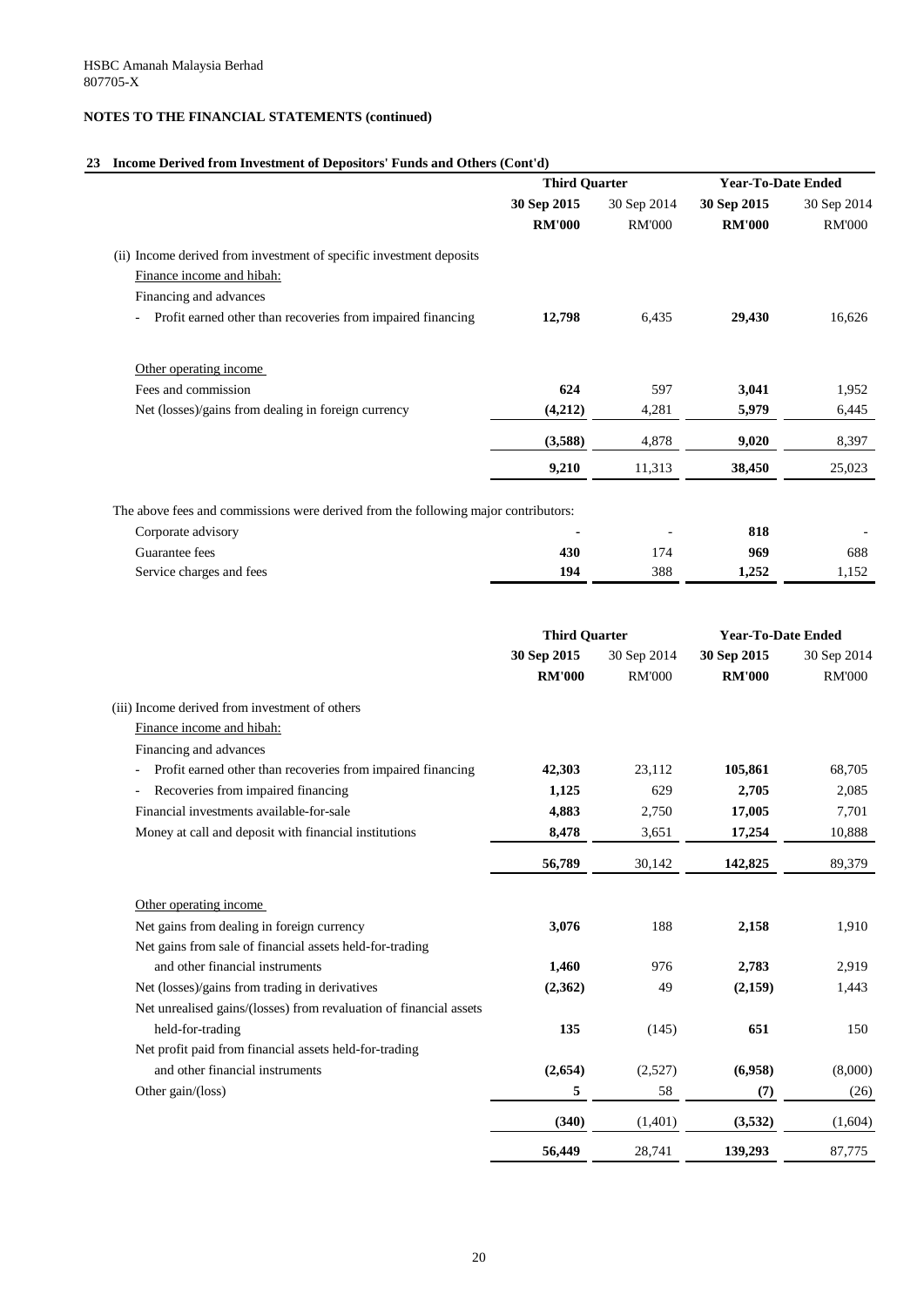#### **24 Income Derived from Investment of Shareholder's Funds**

|                                                                                    | <b>Third Quarter</b> |               | <b>Year-To-Date Ended</b> |               |
|------------------------------------------------------------------------------------|----------------------|---------------|---------------------------|---------------|
|                                                                                    | 30 Sep 2015          | 30 Sep 2014   | 30 Sep 2015               | 30 Sep 2014   |
|                                                                                    | <b>RM'000</b>        | <b>RM'000</b> | <b>RM'000</b>             | <b>RM'000</b> |
| Finance income and hibah:                                                          |                      |               |                           |               |
| Financing and advances                                                             |                      |               |                           |               |
| - Profit earned other than recoveries from                                         |                      |               |                           |               |
| impaired financing                                                                 | 11,737               | 11,499        | 34,307                    | 32,681        |
| - Recoveries from impaired financing                                               | 312                  | 316           | 873                       | 992           |
| Financial investments available-for-sale                                           | 1,355                | 1,363         | 5,659                     | 3,663         |
| Money at call and deposit with financial institutions                              | 2,353                | 1,817         | 5,469                     | 5,179         |
|                                                                                    | 15,757               | 14,995        | 46,308                    | 42,515        |
| Other operating income                                                             |                      |               |                           |               |
| Fees and commission                                                                | 16,714               | 19,640        | 52,120                    | 57,441        |
| Net (losses)/gains from dealing in foreign currency                                | 853                  | 108           | 527                       | 908           |
| Net gains from sale of financial assets held-for-trading                           |                      |               |                           |               |
| and other financial instruments                                                    | (249)                | 486           | 221                       | 1,389         |
| Net (losses)/gains from trading in derivatives                                     | (655)                | 39            | (583)                     | 687           |
| Net unrealised gains from revaluation of financial                                 |                      |               |                           |               |
| assets held-for-trading                                                            | 692                  | (66)          | 875                       | 71            |
| Net profit paid from financial assets held-for-trading                             |                      |               |                           |               |
| and other financial instruments                                                    | (737)                | (1,262)       | (2,265)                   | (3,805)       |
| Shared-service fees from holding company                                           | 804                  | 873           | 2,509                     | 2,707         |
| Net gain on disposal of financial assets available-for-sale                        |                      |               | 232                       |               |
| Net loss on financial instruments fair valued through profit or loss               | (8,163)              |               | (15, 811)                 |               |
| Other income                                                                       | 151                  | 28            | 190                       | 628           |
|                                                                                    | 9,410                | 19,846        | 38,015                    | 60,026        |
|                                                                                    | 25,167               | 34,841        | 84,323                    | 102,541       |
| The above fees and commissions were derived from the following major contributors: |                      |               |                           |               |
| Service charges and fees                                                           | 6,890                | 4,676         | 18,592                    | 14,183        |
| Cards                                                                              | 6,853                | 8,024         | 21,697                    | 23,634        |
| Agency fees                                                                        | 1,855                | 3,730         | 7,067                     | 12,493        |

(a) Individual impairment

|                                  |               | <b>Third Quarter</b> |               | <b>Year-To-Date Ended</b> |
|----------------------------------|---------------|----------------------|---------------|---------------------------|
|                                  | 30 Sep 2015   | 30 Sep 2014          | 30 Sep 2015   | 30 Sep 2014               |
|                                  | <b>RM'000</b> | <b>RM'000</b>        | <b>RM'000</b> | <b>RM'000</b>             |
| Impairment charges on financing: |               |                      |               |                           |

| - Provided                | 20,313   | 6,675    | 34,257    | 27,418    |
|---------------------------|----------|----------|-----------|-----------|
| - Written back            | (1,724)  | (8,076)  | (18,019)  | (21,768)  |
| (b) Collective impairment |          |          |           |           |
| - Provided                | 22,687   | 34,648   | 97,762    | 90,246    |
| - Written back            | (13,209) | (4, 424) | (48, 522) | (22, 159) |
| Impaired financing        |          |          |           |           |
| - Recovered               | (7,319)  | (7,790)  | (23,969)  | (23,029)  |
| - Written off             | 821      | 349      | 2,103     | 2,706     |
|                           | 21,569   | 21,382   | 43,612    | 53,414    |
|                           |          |          |           |           |

| 20,313   | 6,675    | 34,257    | 27,418    |
|----------|----------|-----------|-----------|
| (1,724)  | (8,076)  | (18, 019) | (21,768)  |
| 22,687   | 34,648   | 97,762    | 90,246    |
| (13,209) | (4, 424) | (48, 522) | (22, 159) |
| (7,319)  | (7,790)  | (23,969)  | (23,029)  |
| 821      | 349      | 2,103     | 2,706     |
| 21,569   | 21,382   | 43,612    | 53,414    |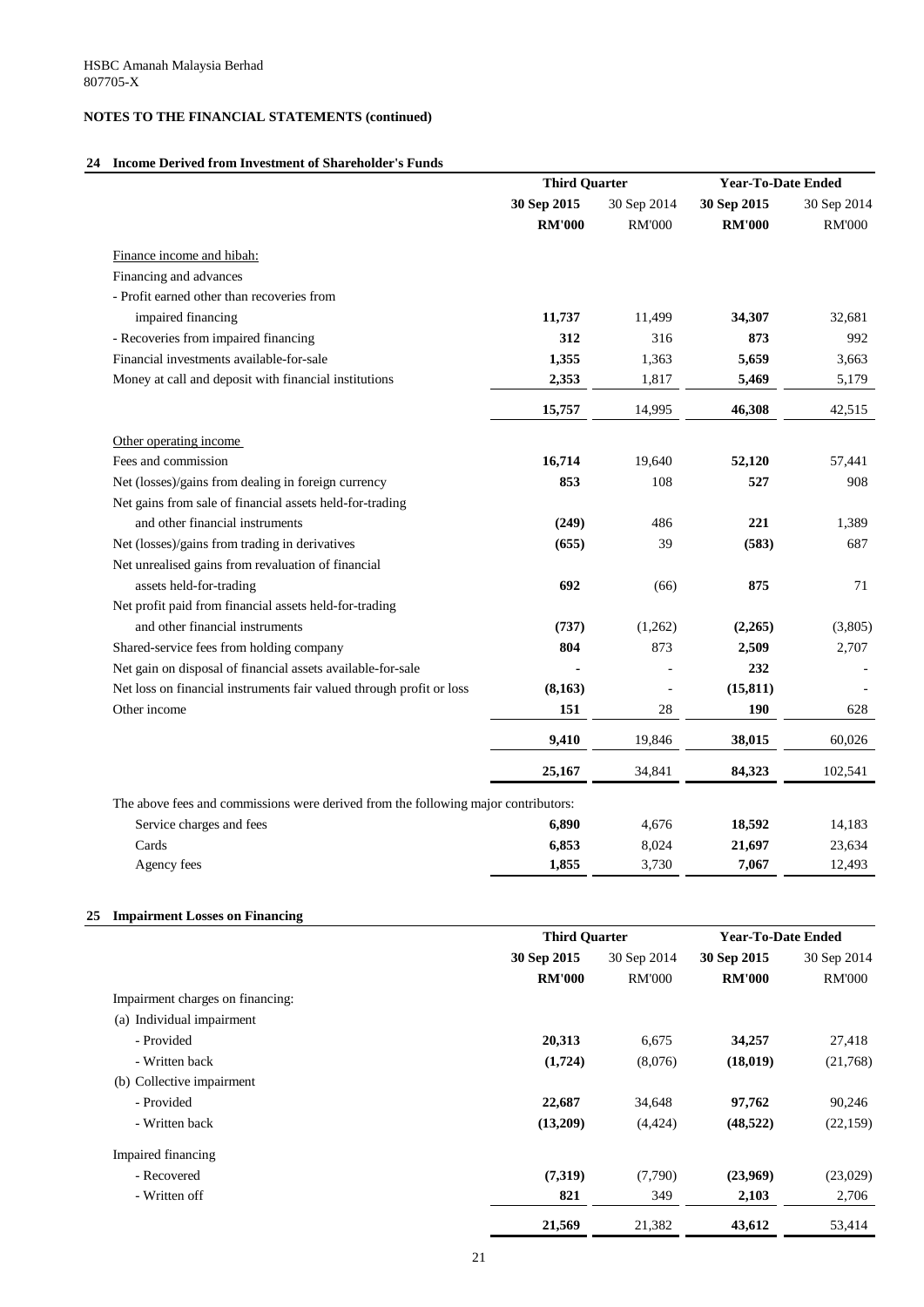## **26 Income Attributable to Depositors**

### **27 Personnel Expenses**

#### **28 Other Overheads and Expenditures**

|                                                                     | <b>Third Quarter</b> |               | <b>Year-To-Date Ended</b> |               |
|---------------------------------------------------------------------|----------------------|---------------|---------------------------|---------------|
|                                                                     | 30 Sep 2015          | 30 Sep 2014   | 30 Sep 2015               | 30 Sep 2014   |
|                                                                     | <b>RM'000</b>        | <b>RM'000</b> | <b>RM'000</b>             | <b>RM'000</b> |
| Non-Mudharabah Fund                                                 |                      |               |                           |               |
| - Deposits from customers                                           | 59,227               | 55,121        | 172,017                   | 163,706       |
| - Deposits and placements of banks and other financial institutions | 13,536               | 4,866         | 39,375                    | 8,107         |
| - Others                                                            | 21,901               | 6,992         | 54,779                    | 17,516        |
| Mudharabah Fund                                                     |                      |               |                           |               |
| - Deposits and placements of banks and other financial institutions |                      | 7,854         | 8,216                     | 20,955        |
|                                                                     | 94,664               | 74,833        | 274,387                   | 210,284       |

|                                               | <b>Third Quarter</b> |               | <b>Year-To-Date Ended</b> |               |
|-----------------------------------------------|----------------------|---------------|---------------------------|---------------|
|                                               | 30 Sep 2015          | 30 Sep 2014   | 30 Sep 2015               | 30 Sep 2014   |
|                                               | <b>RM'000</b>        | <b>RM'000</b> | <b>RM'000</b>             | <b>RM'000</b> |
| Salaries, allowances and bonuses              | 9,733                | 9,326         | 30,978                    | 26,900        |
| <b>Employees Provident Fund contributions</b> | 1,655                | 1,536         | 5,300                     | 4,394         |
| Other staff related costs                     | 1,245                | 571           | 2,758                     | 1,951         |
|                                               | 12,633               | 11,433        | 39,036                    | 33,245        |

|                                          | <b>Third Quarter</b> |                | <b>Year-To-Date Ended</b> |               |
|------------------------------------------|----------------------|----------------|---------------------------|---------------|
|                                          | 30 Sep 2015          | 30 Sep 2014    | 30 Sep 2015               | 30 Sep 2014   |
|                                          | <b>RM'000</b>        | <b>RM'000</b>  | <b>RM'000</b>             | <b>RM'000</b> |
| Promotion and marketing related expenses | 5,205                | 5,174          | 16,974                    | 17,009        |
| Establishment related expenses           |                      |                |                           |               |
| Depreciation of equipment                | 1,752                | 2,143          | 5,608                     | 6,428         |
| Amortisation of intangible assets        |                      | $\overline{2}$ | $\boldsymbol{2}$          | 6             |
| Information technology costs             | 1,124                | 783            | 2,556                     | 1,905         |
| Rental of premises                       | 2,036                | 2,174          | 6,137                     | 6,176         |
| Utilities                                | 470                  | 600            | 1,439                     | 1,334         |
| Others                                   | 272                  | 268            | 595                       | 906           |
|                                          | 5,653                | 5,970          | 16,337                    | 16,755        |
| General administrative expenses          |                      |                |                           |               |
| Intercompany expenses                    | 31,533               | 32,374         | 98,138                    | 97,957        |
| Auditors' remuneration                   |                      |                |                           |               |
| - Statutory audit fees                   | 25                   | 60             | 75                        | 120           |

|                   | 38,875 | 36,323 | 115,551 | 109,065 |
|-------------------|--------|--------|---------|---------|
| Others            | 6,285  | 2,920  | 14,509  | 8,475   |
| Communication     | 526    | 424    | 856     | 1,050   |
| Professional fees | 514    | 472    | 1,844   | ,295    |
| - Other services  | (8)    | 73     | 129     | 168     |

 **49,733** 47,467 **148,862** 142,829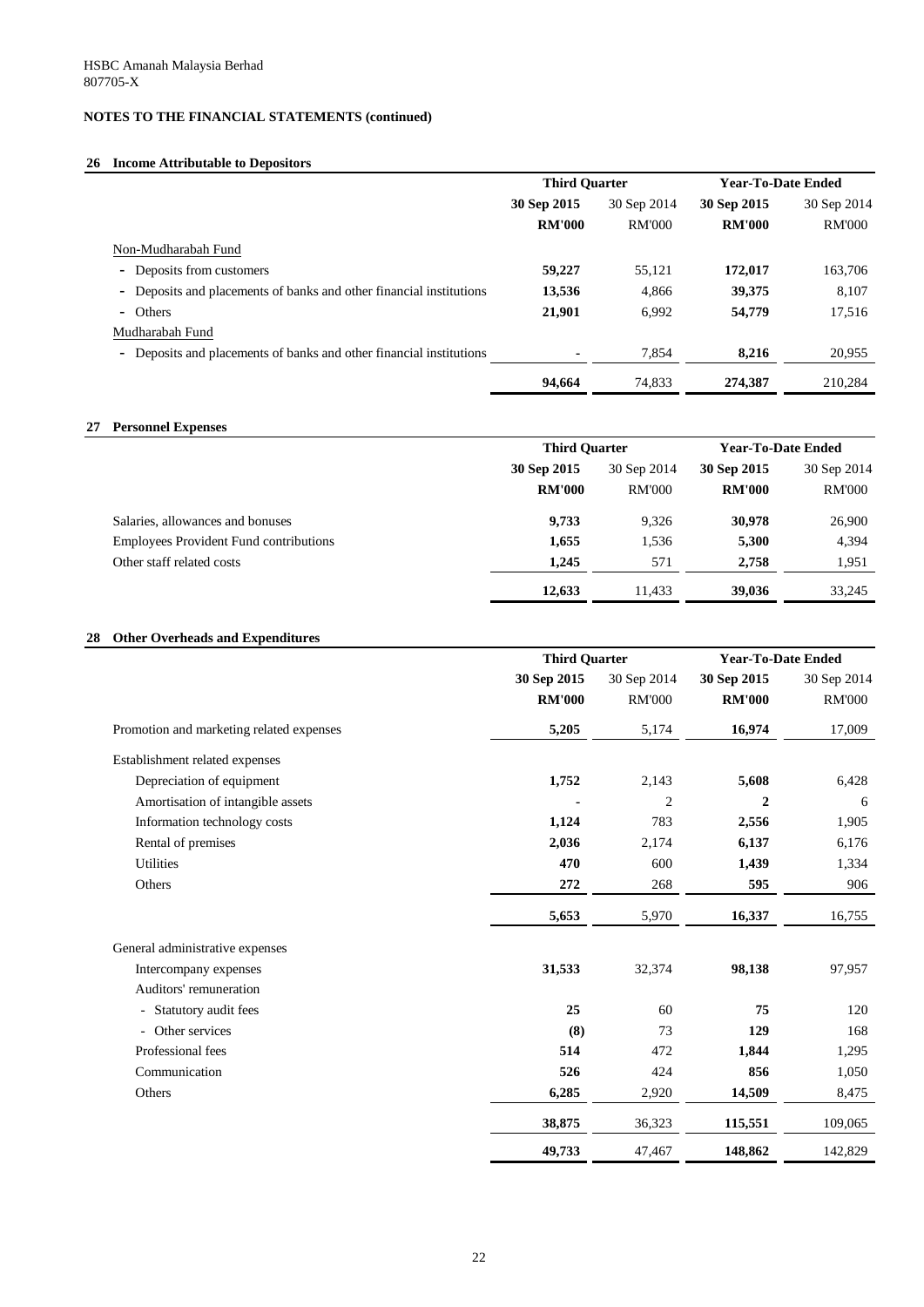#### **29 Capital Adequacy**

|                                                                            | 30 Sep 2015 | 31 Dec 2014   |
|----------------------------------------------------------------------------|-------------|---------------|
|                                                                            |             | <b>RM'000</b> |
| Tier 1 capital                                                             |             |               |
| Paid-up ordinary share capital                                             | 50,000      | 50,000        |
| Share premium                                                              | 610,000     | 610,000       |
| Retained profits                                                           | 664,377     | 600,823       |
| Other reserves                                                             | 80,424      | 55,837        |
| Regulatory adjustments                                                     | (22, 163)   | (15,674)      |
| Total Common Equity Tier 1 (CET1) and Tier 1 capital                       | 1,382,638   | 1,300,986     |
| <b>Tier 2 capital</b>                                                      |             |               |
| Subordinated Commodity Murabahah financing                                 | 633,155     | 271,636       |
| Collective impairment allowance (unimpaired portion) & regulatory reserves | 111,123     | 96,689        |
| Total Tier 2 capital                                                       | 744,278     | 368,325       |
| <b>Capital base</b>                                                        | 2,126,916   | 1,669,311     |
|                                                                            |             |               |
| <b>CET1</b> and Tier 1 Capital ratio                                       | 11.287%     | 11.793%       |
| <b>Total Capital ratio</b>                                                 | 17.363%     | 15.132%       |

The total capital and capital adequacy ratios have been computed based on the Standardised Approach in accordance with the Capital Adequacy Framework for Islamic Banks (CAFIB). The Bank has adopted the Standardised Approach for Credit Risk and Market Risk, and the Basic Indicator Approach for Operational Risk.

Breakdown of risk-weighted assets (RWA) in the various categories of risk weights:

|                                |                  | 30 Sep 2015          |               | 31 Dec 2014   |
|--------------------------------|------------------|----------------------|---------------|---------------|
|                                | <b>Principal</b> | <b>Risk-weighted</b> | Principal     | Risk-weighted |
|                                | <b>RM'000</b>    | <b>RM'000</b>        | <b>RM'000</b> | <b>RM'000</b> |
| Total RWA for credit risk      | 21,534,291       | 11,234,339           | 19,368,430    | 10,001,574    |
| Total RWA for market risk      | $\blacksquare$   | 119,113              |               | 110,353       |
| Total RWA for operational risk | $\blacksquare$   | 896,283              |               | 919,539       |
|                                | 21,534,291       | 12,249,735           | 19,368,430    | 11,031,466    |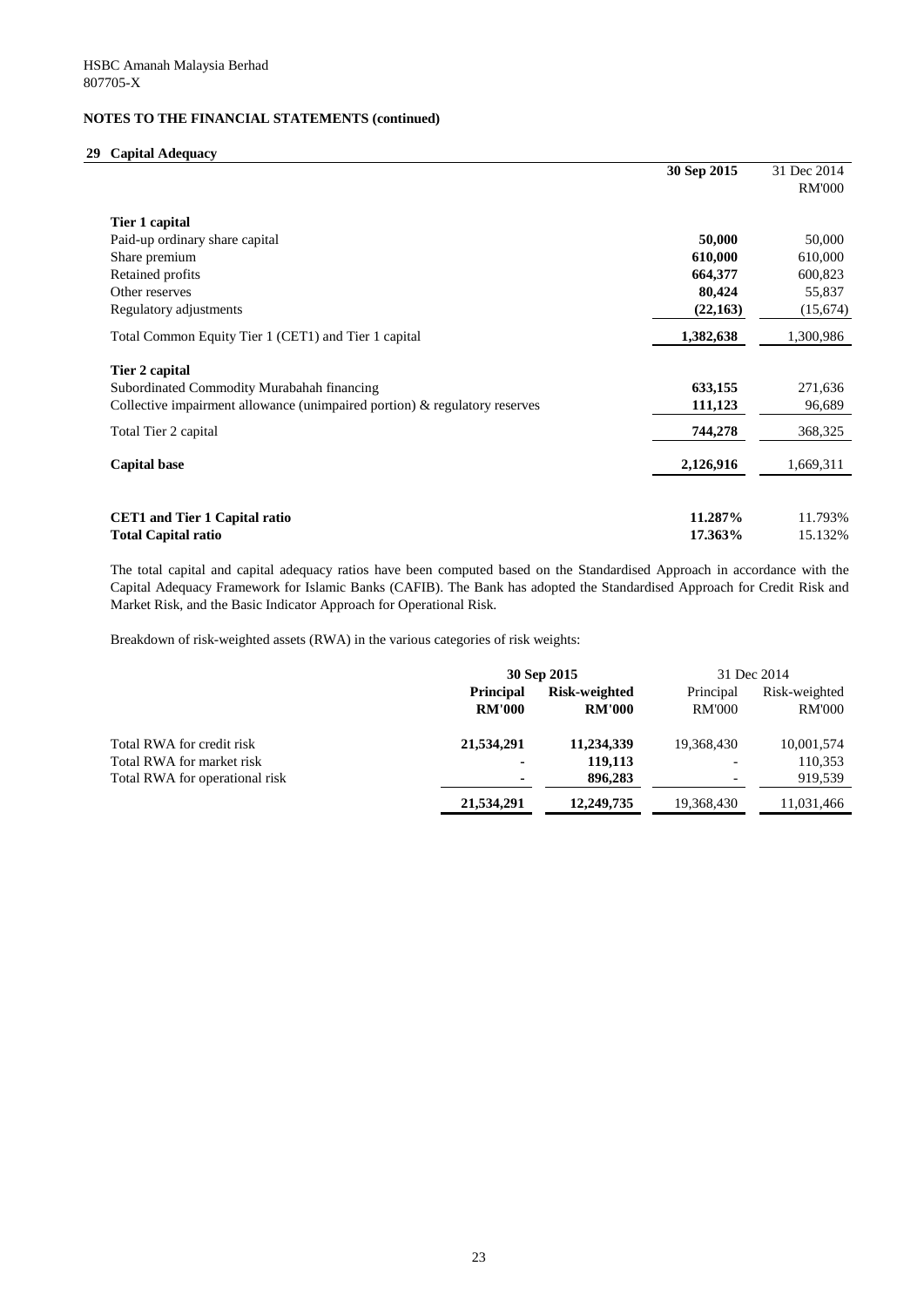#### **30 Commitments and Contingencies**

The table below shows the contracts or underlying principal amounts, positive fair value of derivative contracts, credit equivalent amounts and risk weighted amounts of unmatured off-balance sheet transactions at the statement of financial position date. The underlying principal amounts indicate the volume of business outstanding and do not represent amounts at risk.

|                                                         |                  | <b>Credit</b> | <b>Risk</b>   |
|---------------------------------------------------------|------------------|---------------|---------------|
|                                                         | <b>Principal</b> | equivalent    | weighted      |
|                                                         | amount           | amount *      | amount *      |
| 30 Sep 2015                                             | <b>RM'000</b>    | <b>RM'000</b> | <b>RM'000</b> |
| Direct credit substitutes                               | 737,127          | 737,127       | 352,474       |
| Transaction-related contingent items                    | 1,164,757        | 582,378       | 378,354       |
| Short-term self-liquidating trade-related contingencies | 70,242           | 14,048        | 7,881         |
| Irrevocable commitments to extend credit                |                  |               |               |
| - Maturity not exceeding one year                       | 2,676,206        | 535,241       | 430,453       |
| - Maturity exceeding one year                           | 1,619,131        | 809,565       | 741,119       |
| Unutilised credit card lines                            | 1,598,204        | 319,641       | 239,731       |
| Equity related contracts                                |                  |               |               |
| - Less than one year                                    | 203,512          | 12,848        |               |
| - One year to less than five years                      | 807,097          | 64,852        |               |
| Profit rate related contracts                           |                  |               |               |
| - Less than one year                                    | 851,298          | 4,026         | 321           |
| - One year to less than five years                      | 5,516,076        | 195,674       | 25,400        |
| Foreign exchange related contracts                      |                  |               |               |
| - Less than one year                                    | 1,830,406        | 112,145       | 24,636        |
| - One year to less than five years                      | 1,704,774        | 444,078       | 323,991       |
|                                                         | 18,778,830       | 3,831,623     | 2,524,360     |
|                                                         |                  |               |               |
| 31 Dec 2014                                             |                  |               |               |
| Direct credit substitutes                               | 832,224          | 832,224       | 460,309       |
| Transaction-related contingent items                    | 1,013,164        | 506,582       | 345,283       |
| Short-term self-liquidating trade-related contingencies | 34,412           | 6,882         | 3,237         |
| Irrevocable commitments to extend credit                |                  |               |               |
| - Maturity not exceeding one year                       | 2,432,239        | 486,448       | 415,640       |
| - Maturity exceeding one year                           | 1,306,864        | 653,432       | 635,862       |
| Unutilised credit card lines                            | 1,350,816        | 270,163       | 202,622       |
| Equity related contracts                                |                  |               |               |
| - Less than one year                                    | 250,213          | 17,489        | 3,498         |
| - One year to less than five years                      | 972,460          | 82,024        | 16,405        |
| Profit rate related contracts                           |                  |               |               |
| - Less than one year                                    | 30,000           | 32            | 6             |
| - One year to less than five years                      | 4,818,135        | 130,633       | 41,242        |
| Foreign exchange related contracts                      |                  |               |               |
| - Less than one year                                    | 1,971,357        | 79,829        | 19,430        |
| - One year to less than five years                      | 928,905          | 142,761       | 107,810       |
|                                                         | 15,940,789       | 3,208,499     | 2,251,344     |

**\*** The credit equivalent and risk weighted amounts are computed using credit conversion factors and risk weighting rules as per BNM guidelines. The credit conversion factors and risk weighting rules were based on Basel II Capital Adequacy Framework for Islamic Banks (CAFIB).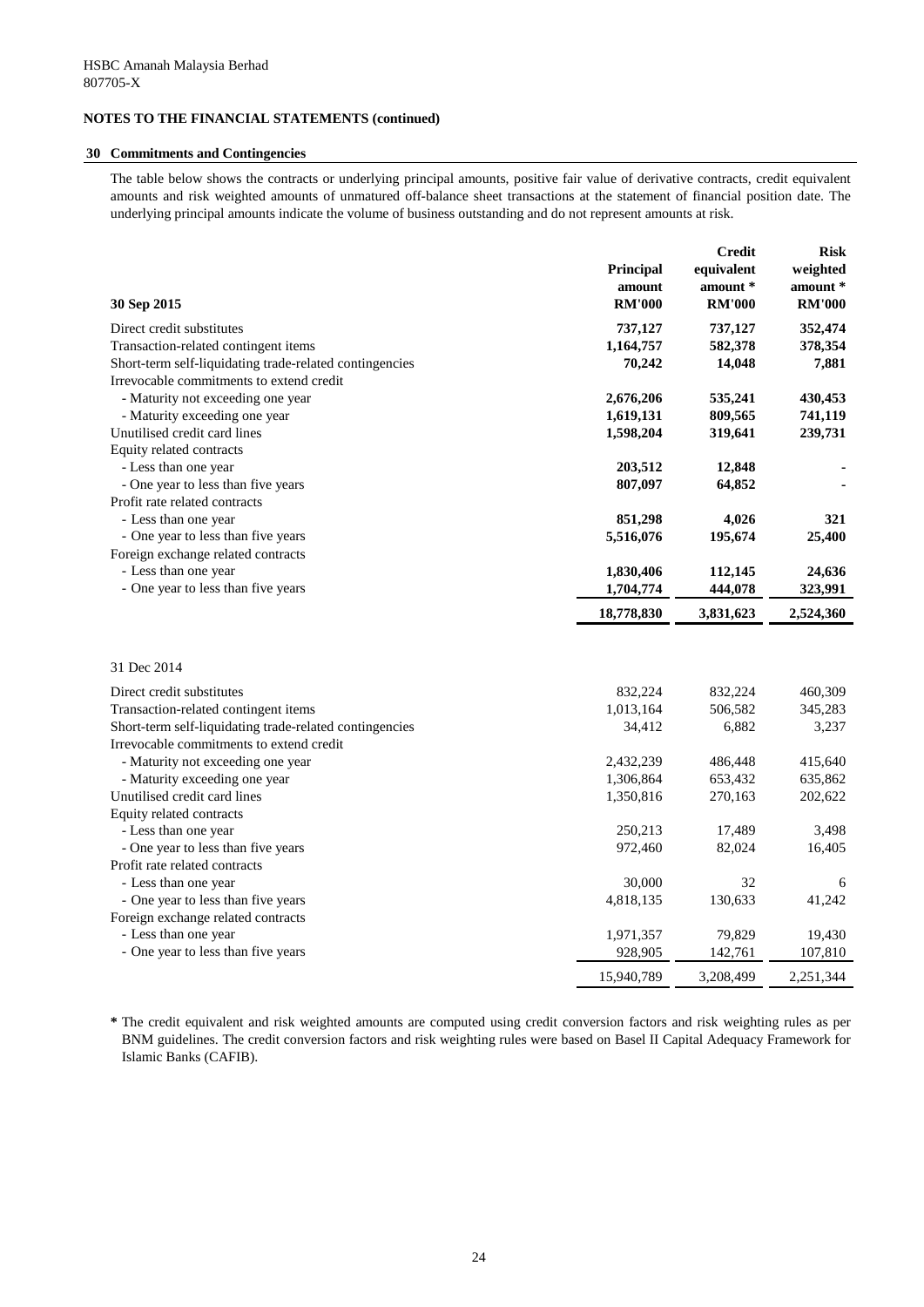#### **31 Performance Review**

Profit before tax declined by RM27.0 million or 19.1% against history, arising from higher income attributable to depositors (+RM64.1 million) and operating expenses (+RM11.8million), partly offset by higher income derived from investment of depositors' funds and others and shareholder's funds (+RM39.2 million) and lower impairment losses on financing (-RM9.8 million).

Income derived from investment of depositors' funds and others and shareholder's funds increased by RM39.2 million, mainly due to higher finance income (+RM65.8 million), offset by lower trading income (-RM6.2 million) and higher net losses on financial instruments fair valued through profit and loss (-RM15.8 million).

Income attributable to depositors and others increased arising from a 20 basis point increase in the Overnight Policy Rate in July 2014, two sukuk issuances in October 2014 and March 2015 respectively, as well as the USD equivalent of RM500 million subordinated financing facilities from HSBC Bank Malaysia Berhad. Meanwhile, operating expenses increased mainly on higher personnel expenses and other general administrative expenses.

Balance sheet size grew by 13.1% or RM2.1 billion to RM18.5 billion, driven by increase in cash and short term funds (+RM3.0 billion) and financing and advances (+RM1.5 billion), offset by lower financial investments available-for-sale (- RM2.2 billion). The Bank's capital and liquidity ratios remain strong and are well above regulatory requirements.

#### **32 Business Prospects**

The Malaysian economy registered a growth of 4.9% in 2Q 2015, compared to 5.6% in 1Q 2015 (2Q 2014:6.4%), driven mainly by private sector demand. The economy is projected to grow between 4.5%-5.0% for 2015 amid a more challenging external environment.

Private consumption expanded at a more moderate rate of 6.4% in 2Q 2015 (1Q 2015: 8.8%) as households adjusted to the implementation of the Goods and Services Tax (GST). Private investment grew moderately by 3.9% (1Q 2015: 11.7%) due to a decline in spending on machinery and equipment. Public consumption has recorded higher growth of 6.8% (1Q 2015: 4.1%), following the stronger expansion in supplies and services expenditure amid sustained growth in emoluments.

Inflation has increased to 2.2% in Q2 2015 (1Q 2015: 0.7%) reflecting mainly the impact of the implementation of GST on 1 April 2015. Despite increased volatility in international financial markets, profit rates in the domestic money market have remained stable with the Overnight Policy Rate (OPR) remaining at 3.25%. The Ringgit continued to be driven by shifts in investor sentiments and portfolio investments amid weaker oil and commodity prices as well as strengthening of US dollar. Nevertheless, the Malaysian economy is expected to remain on a steady growth path and the economic cost of Ringgit depreciation remains manageable. Domestic demand will remain the key driver of growth. While private consumption is expected to moderate as households adjust to the introduction of GST, the low unemployment rate at a circa of 3.2% would support household spending.

The Bank's priorities in 2015 remain unchanged, to leverage on our increased resource investments into the business, grow the business with new distribution channels and increase productivity across existing channels, implement the highest global standards of conduct and compliance, and streamline processes and procedures for the benefit of the customers. Leveraging on HSBC Group expertise, the Bank is able to provide holistic banking service solutions to our existing and new corporate customers. Further, the Bank will capitalise on the HSBC Group's international connectivity for customers' cross border trade investments initiatives, offer banking services for inbound investments to Malaysia and connect our customers to the right parties for their outbound investments.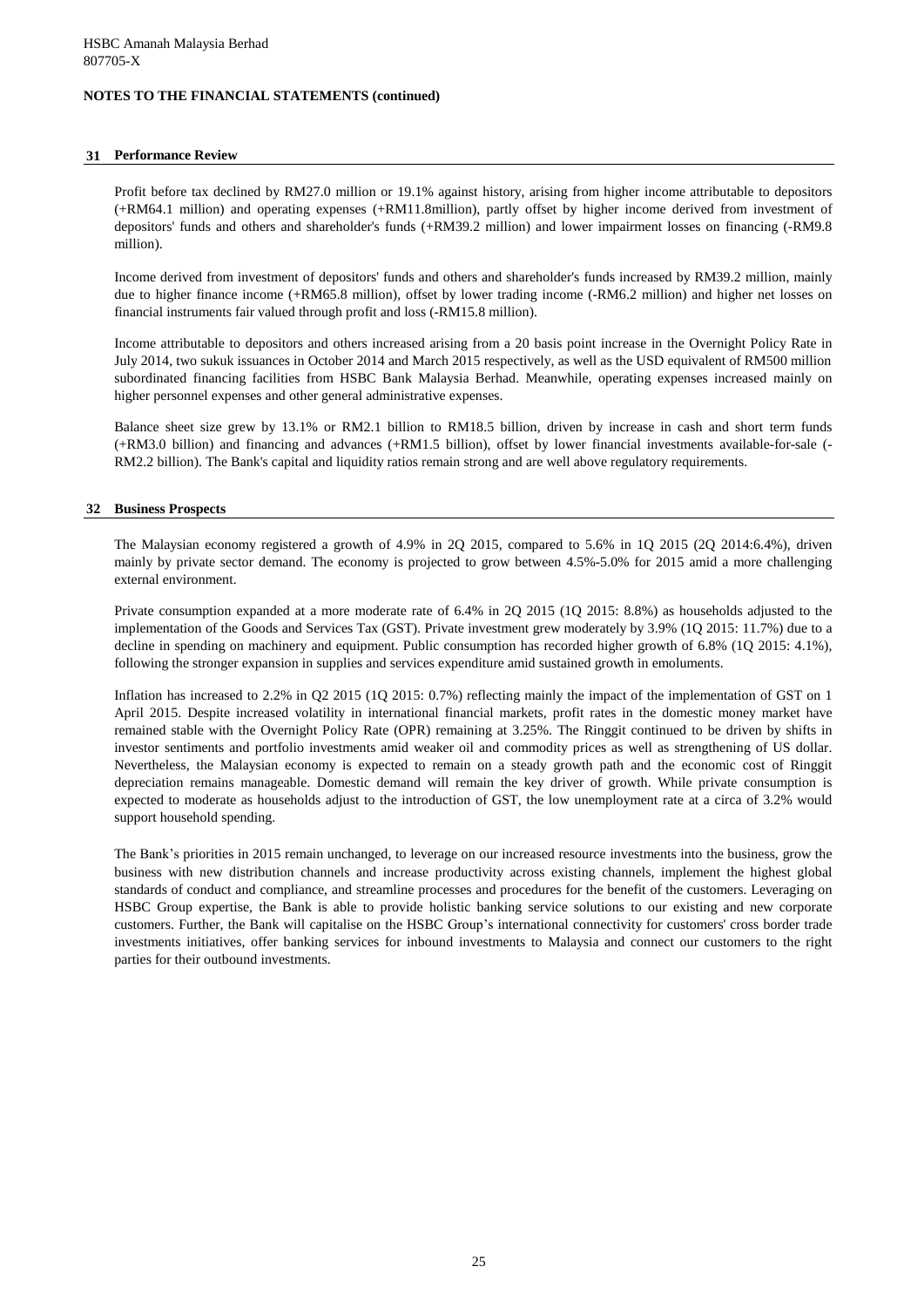#### **33 Comparative Figures**

#### **Restatement of Comparative Figures**

The presentation and classification of items in the current interim financial statements are consistent with the previous financial period except for those listed below. The restatement of 31Dec2014 financial data is a result of an initiative rolled out by the Bank in Q12015 to align financial reporting data with Central Credit Reference Information Syatem (CCRIS) data. Similar reclassification is made to 31Dec2014 data so that they are comparable to 30Jun2015 data. The Bank's prior period profit and loss and retained earning brought forward are not affected by these reclassifications.

#### **(a) Financing and Advances**

#### **By type and Shariah contracts**

|                                                        |               | Sale-based    | Equity-based  |
|--------------------------------------------------------|---------------|---------------|---------------|
|                                                        |               | contracts     | contracts     |
|                                                        |               | Commodity     | Diminishing   |
|                                                        | Total         | Murabahah     | Musharakah    |
| 31 Dec 2014 (As restated)                              | <b>RM'000</b> | <b>RM'000</b> | <b>RM'000</b> |
| <b>Financing and advances</b>                          | 10,680,538    |               |               |
| (of which the affected components are disclosed below) |               |               |               |
| Term financing:                                        |               |               |               |
| House financing                                        | 3,820,746     |               | 3,818,297     |
| Other term financing                                   | 4,591,374     | 3,419,045     | 925,242       |
| Staff financing-i                                      | 8,037         | 2,941         | 4,050         |
|                                                        |               | Sale-based    | Equity-based  |
|                                                        |               | contracts     | contracts     |
|                                                        |               | Commodity     | Diminishing   |
|                                                        | Total         | Murabahah     | Musharakah    |
| 31 Dec 2014 (As previously stated)                     | <b>RM'000</b> | <b>RM'000</b> | <b>RM'000</b> |
| <b>Financing and advances</b>                          | 10,507,543    |               |               |
| (of which the affected components are disclosed below) |               |               |               |
| Term financing:                                        |               |               |               |
| House financing                                        | 3,309,059     |               | 3,306,610     |
| Other term financing                                   | 4,890,214     | 3,246,050     | 1,397,077     |

Staff financing-i 43,902

26